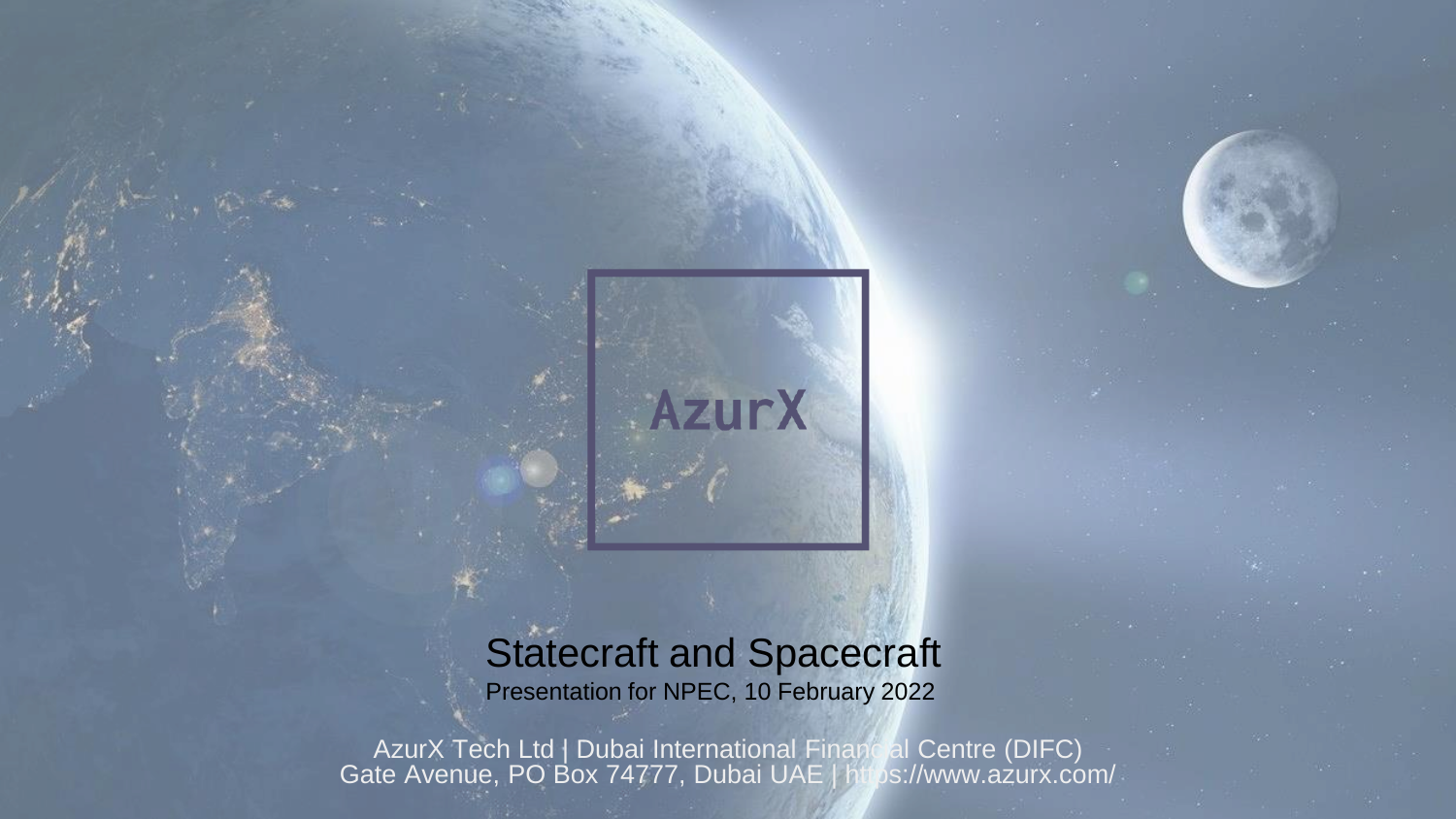## **Themes explored in this presentation**

- Geopolitics, Diplomacy, and Space
- Who are the players?
- What are the issues?
- Are there possible solutions?
- The future: Astropolitics and Lunapolitics...or Astropolitik and Lunapolitik?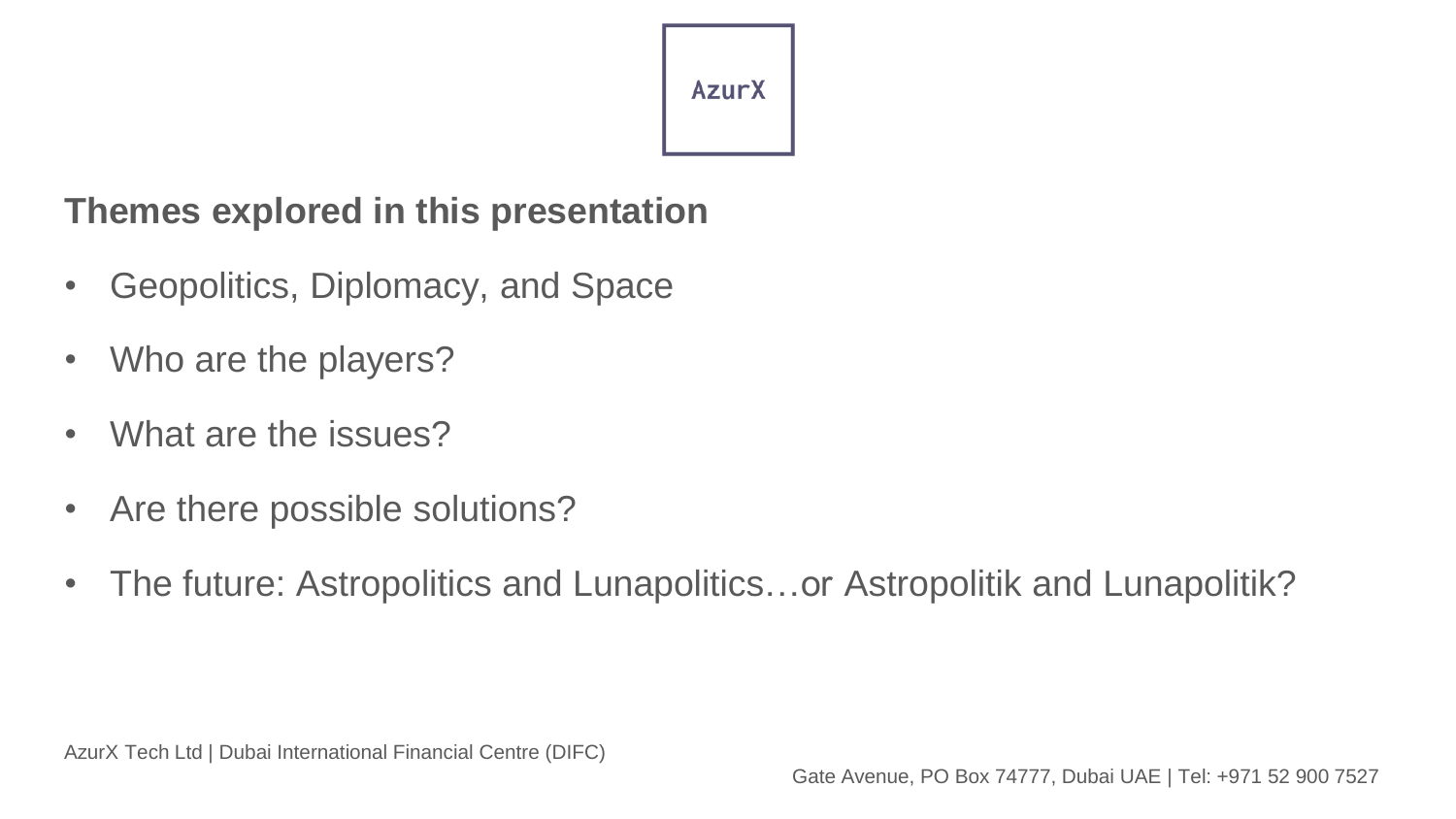

## **The Geopolitics of Space**

- Space is not 'beyond', or exempt from, geopolitics
- Cheaper and smaller space technologies has led to the "democratization" of space
- Space is no longer the sole preserve of Great Powers
- Space is a source not just enabler of economic and military power
- 21<sup>st</sup> century great and regional powers are space powers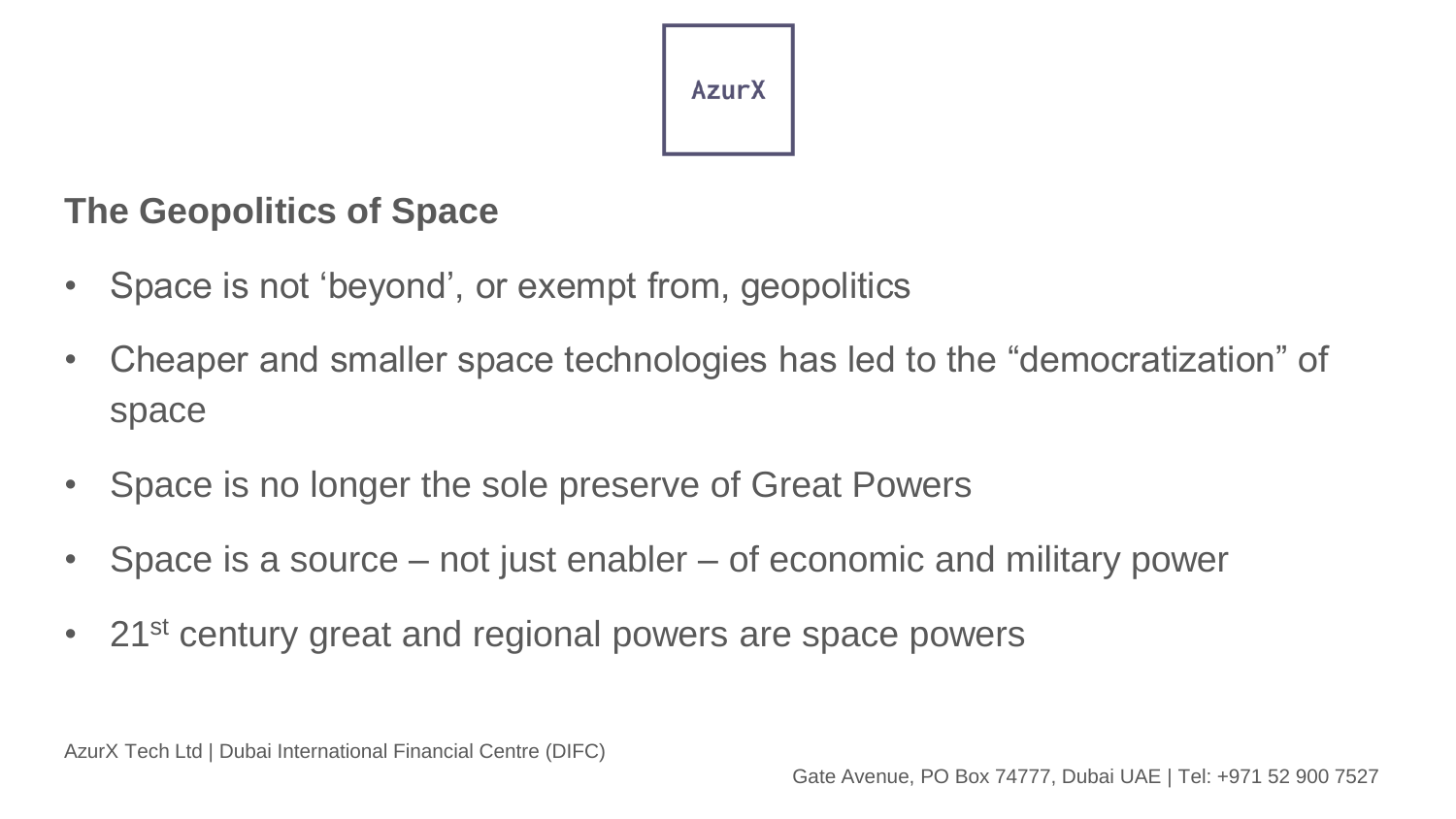#### **Chokepoints and Space Access GETTING INTO ORBIT**

In the 1950s the Soviet Union and the U.S. built the first launch sites. Other countries followed in the 1970s. Today Rocket Lab has the only private site, but others are under construction. Many of the 22 active ports are in the southern regions of countries because Earth's surface rotates faster near the Equator, giving launches a boost.



ACTIVE PORTS WITH AT LEAST ONE ORBITAL SPACE LAUNCH BETWEEN 2008 AND 2018 SHOWN. SOREN WALLJASPER, NGM STAFF. SOURCE: THOMAS G. ROBERTS, CSIS AEROSPACE SECURITY PROJECT

AzurX Tech Ltd | Dubai International Financial Centre (DIFC)

Gate Avenue, PO Box 74777, Dubai UAE | Tel: +971 52 900 7527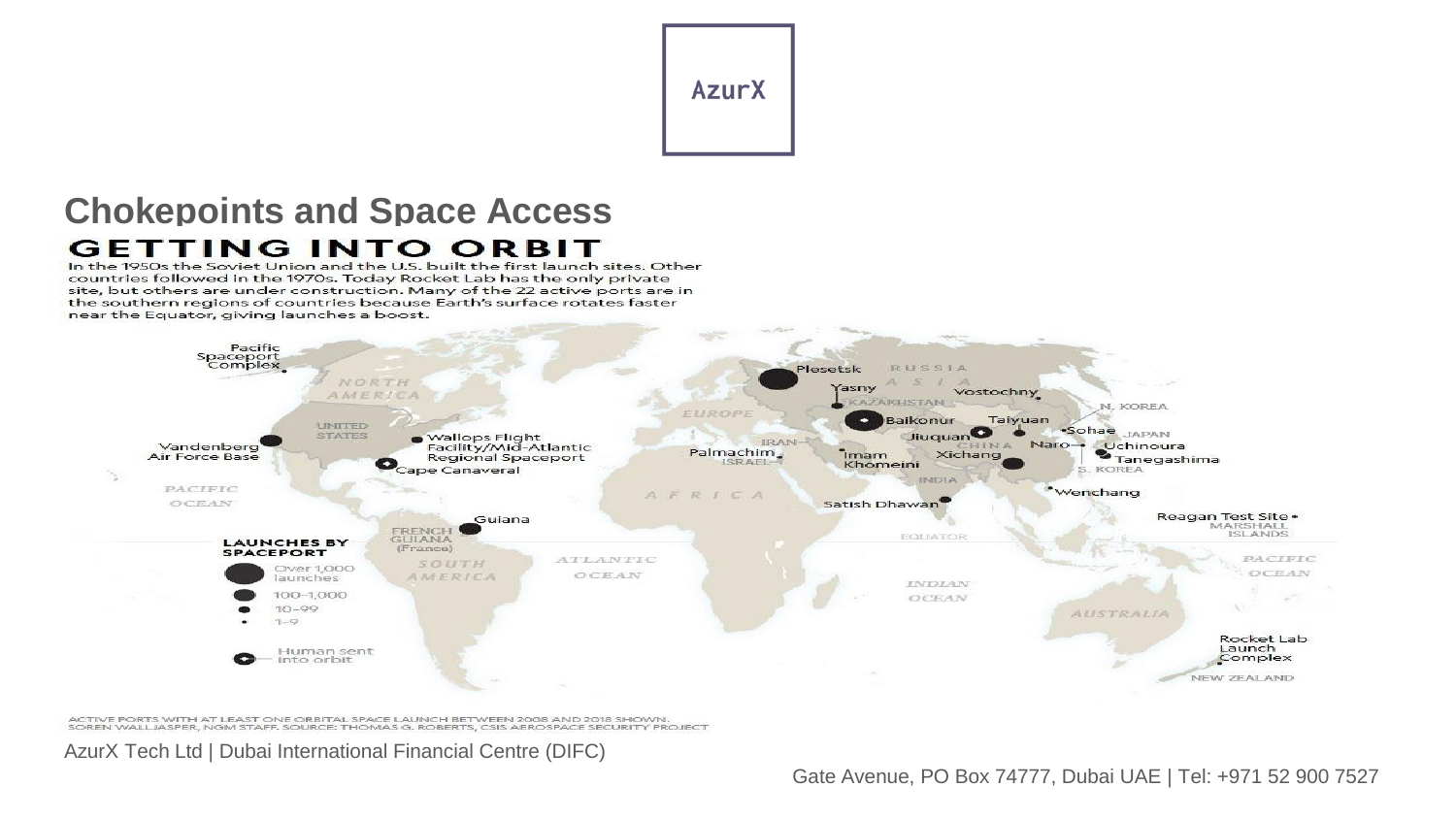## **The Return of Great Power Geopolitics and Space**

- Rise of geopolitical tensions between U.S., China, and Russia is increasingly being felt in space
- Small window when global governance regimes seemed possible has closed
- Access to space increasingly viewed as a vital interest for many countries
- Ability (or perception of ability) to control space and derive military and economic power spurs counterspace initiatives by others to deny access
- These geopolitical imperatives drive perceptions that space has strategic utility and attributes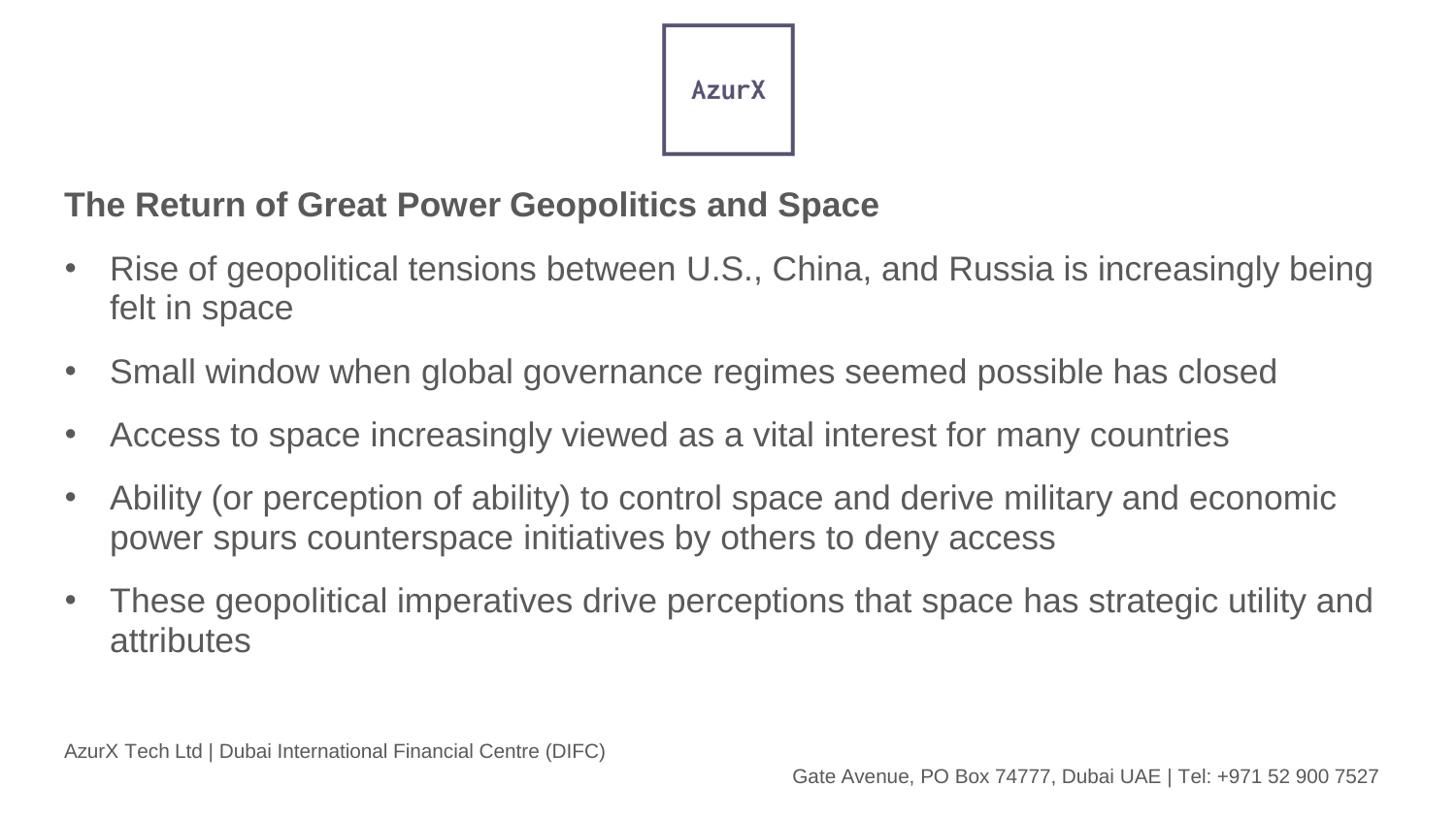

**The Strategic Attributes of Space Power: Perspective**

AzurX Tech Ltd | Dubai International Financial Centre (DIFC)

Gate Avenue, PO Box 74777, Dubai UAE | Tel: +971 52 900 7527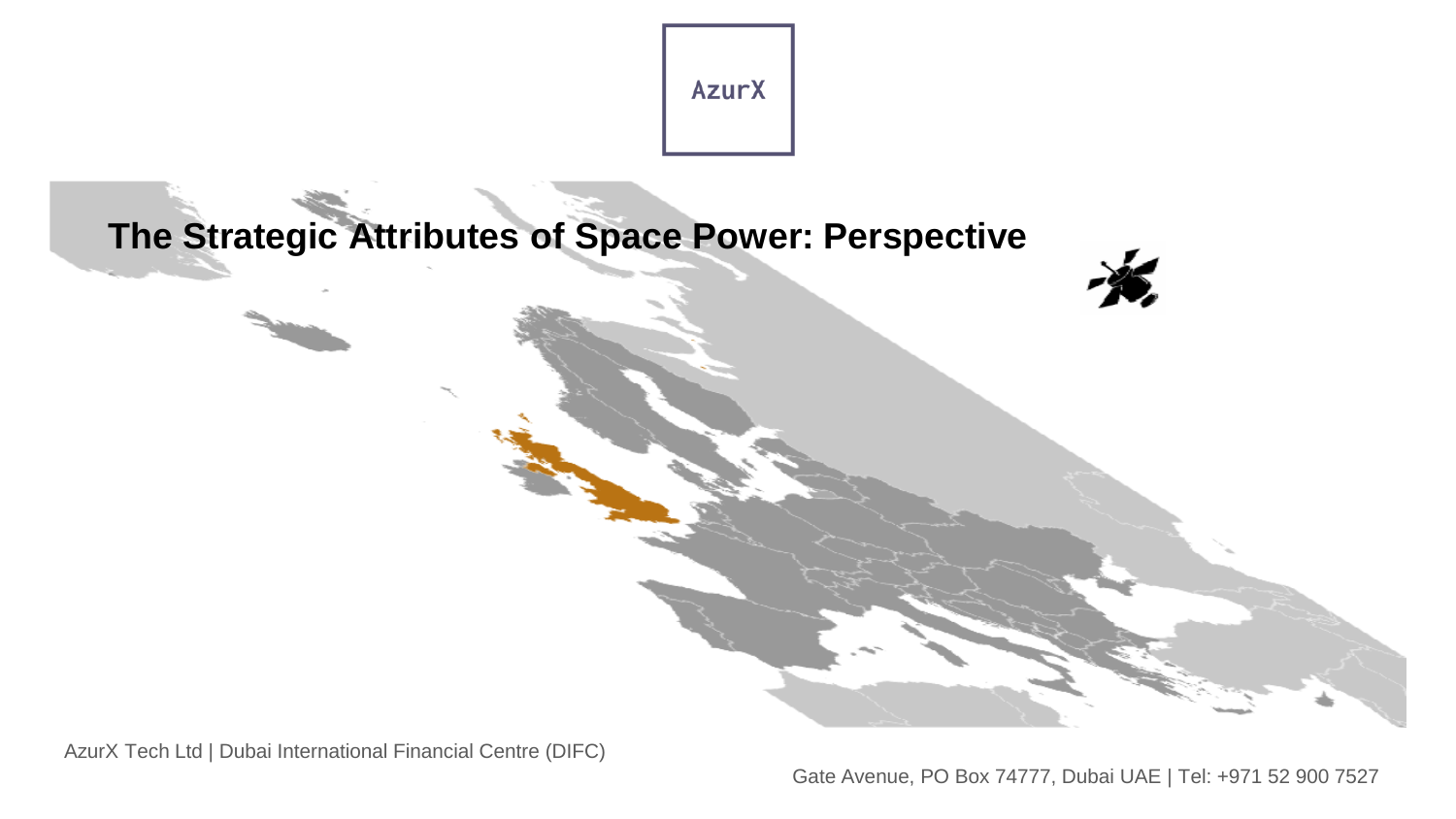## **The Strategic Attributes of Space Power: Perspective**

- The ability to see and communicate at great distances both within and from your borders
- Perspective comes from wider view of Earth's surface
- Strategic benefits of the high ground long recognized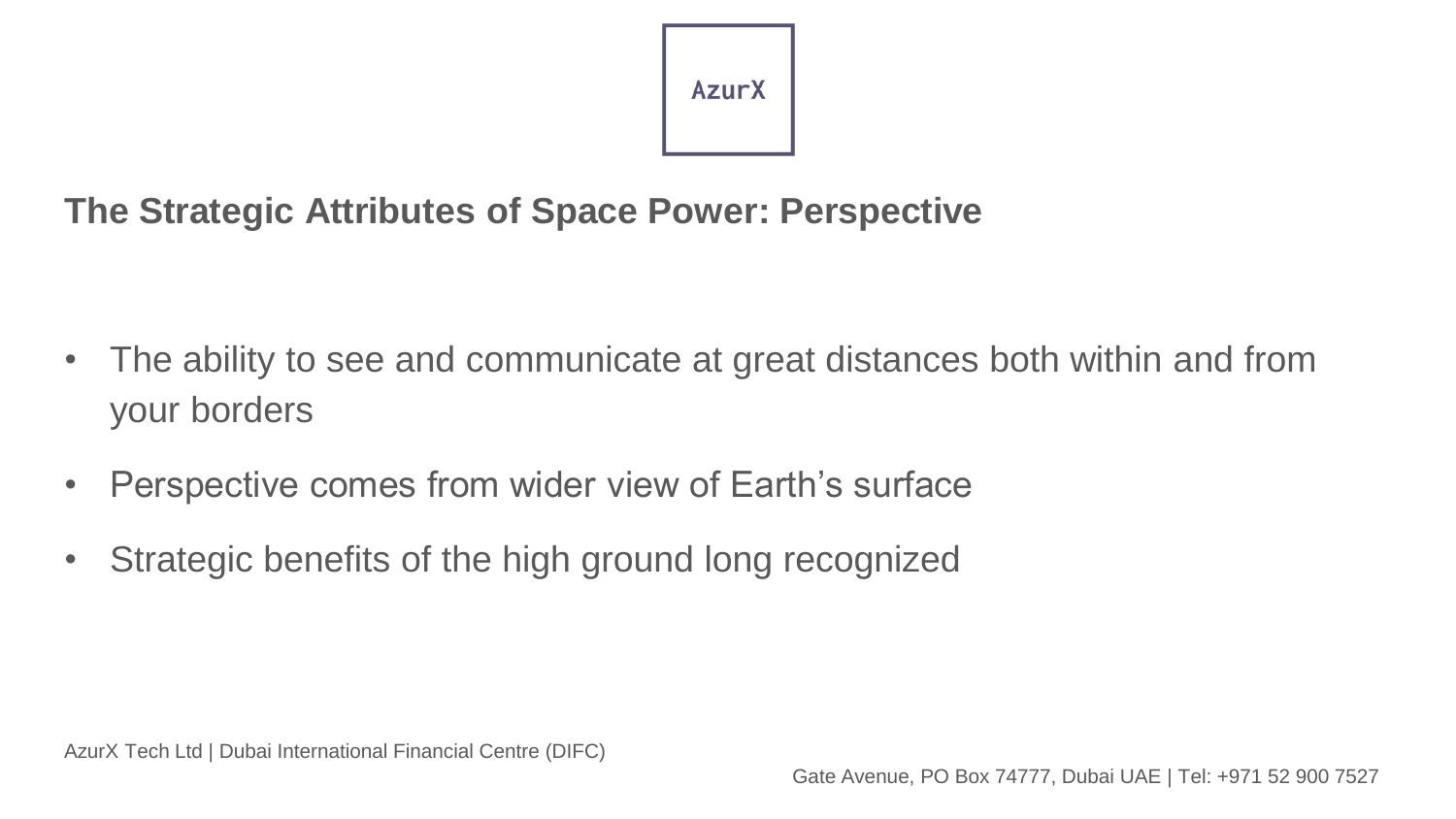**The Strategic Attributes of Space Power: Global Access**



AzurX Tech Ltd | Dubai International Financial Centre (DIFC)

Gate Avenue, PO Box 74777, Dubai UAE | Tel: +971 52 900 7527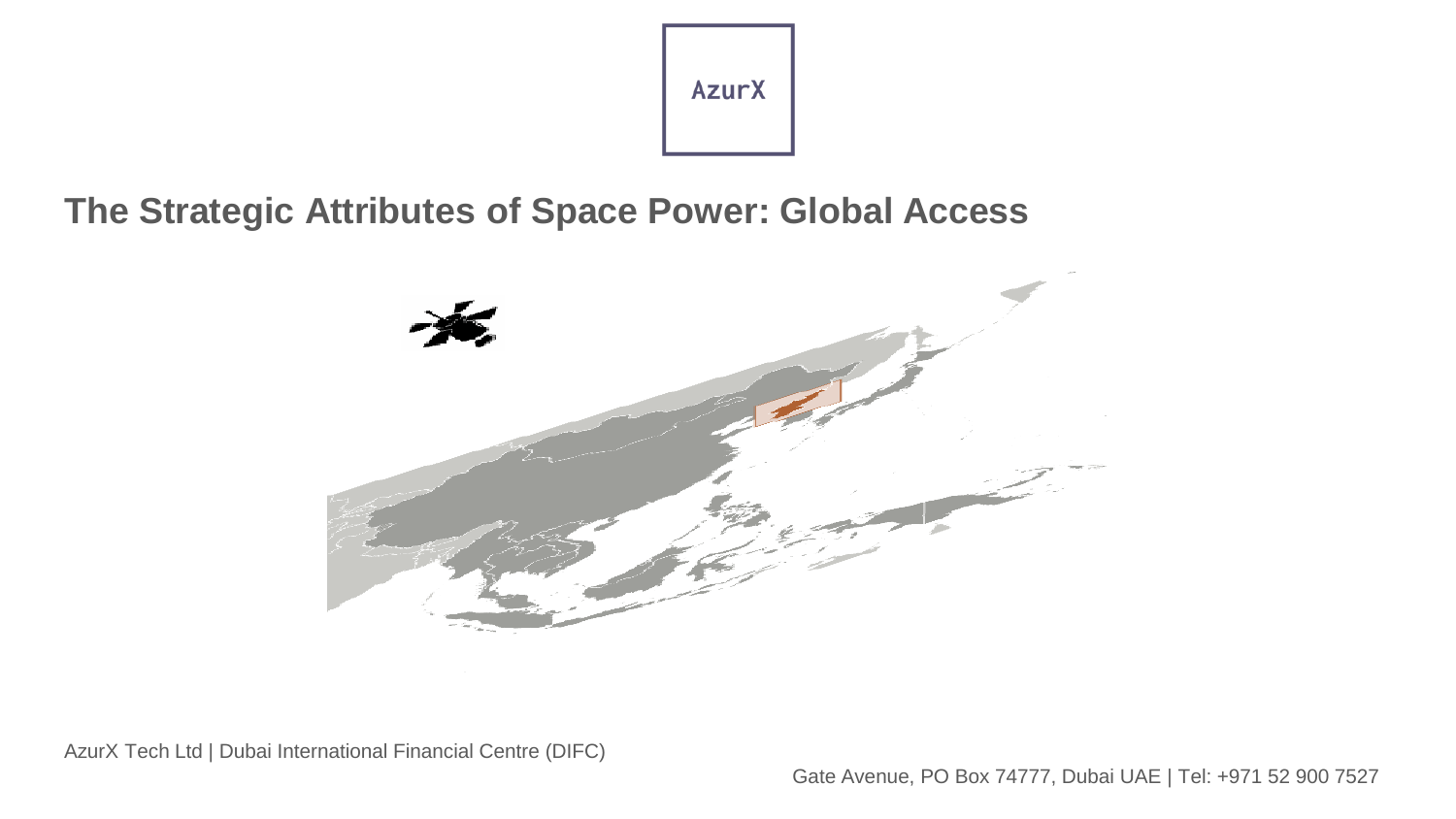## **The Strategic Attributes of Space Power: Global Access**

- Flows directly from Perspective.
- Orbital mechanics, Earth's rotation, & 1968 Outer Space Treaty legal regime combine to enable access from space to any point on Earth.
- Sovereignty cannot be claimed in space, but this has yet to be tested under duress.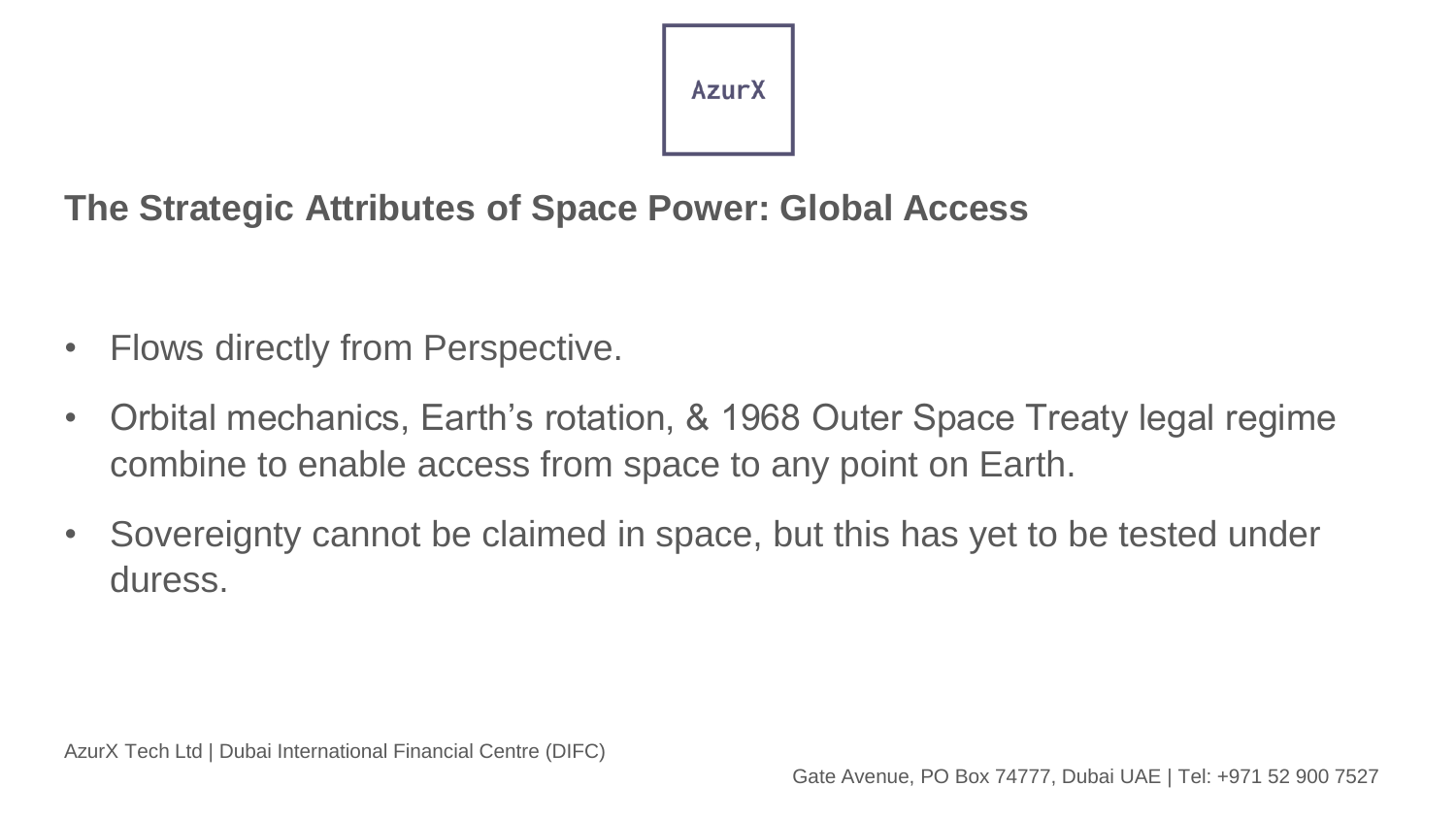

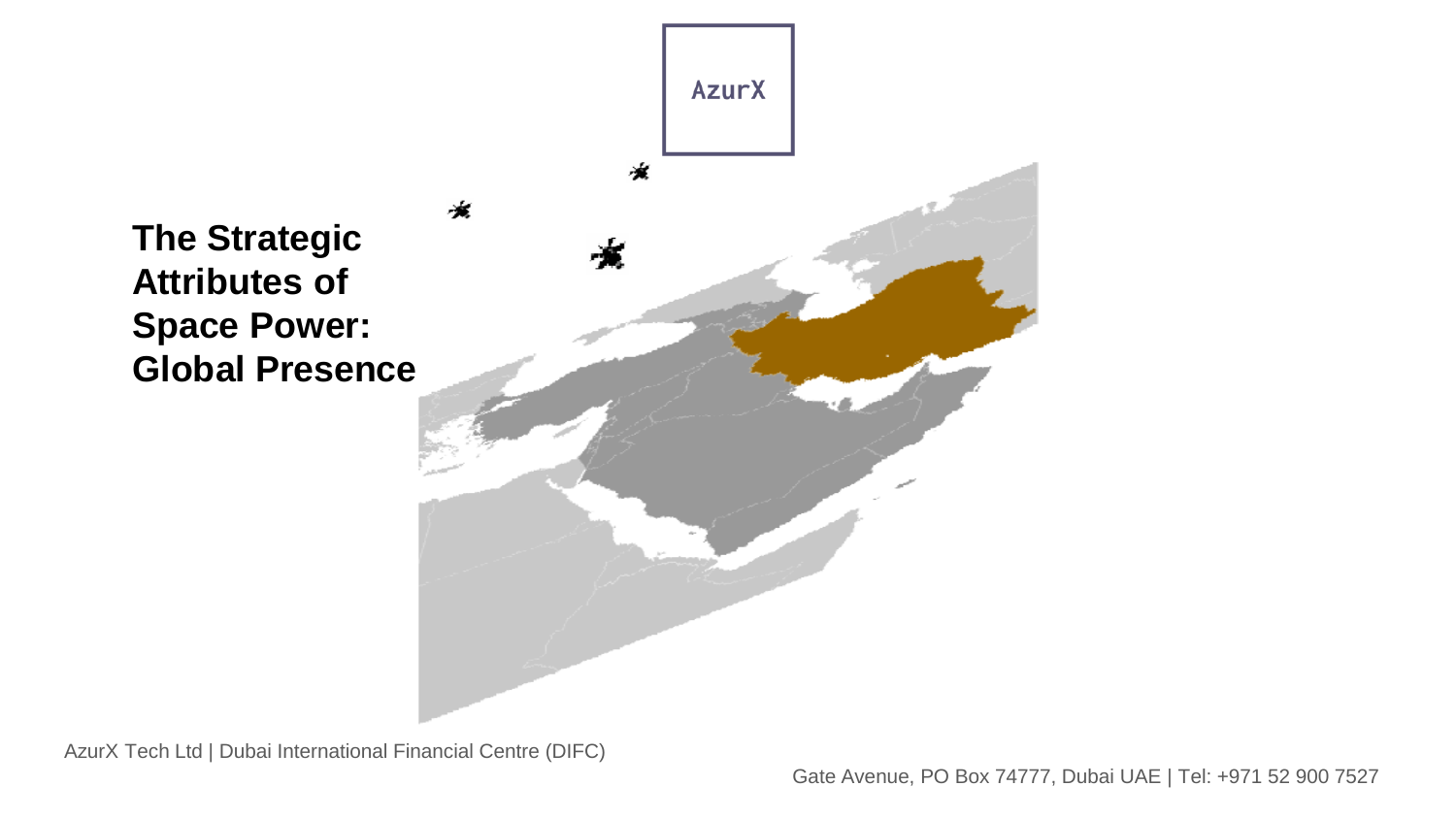#### **The Strategic Attributes of Space Power: Global Presence**

- Flows directly from Perspective & Access
- Satellites in various orbits confer presence that sea and air power provide intermittently
- Satellites are 'first on the scene'
- Satellites provide a global 'eyes and ears' to those who possess them.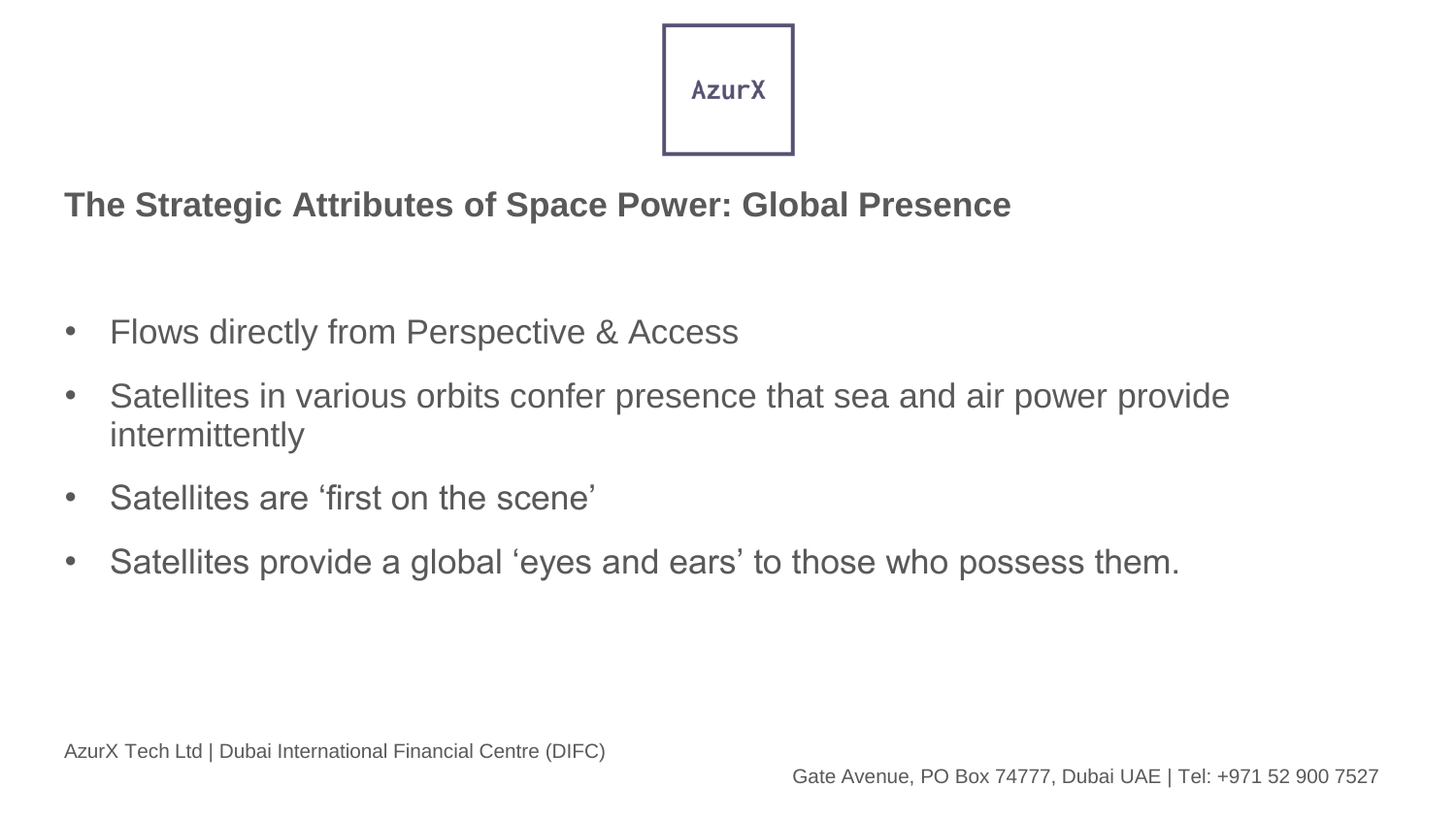

## **The Strategic Attributes of Space Power: Strategic Depth**

AzurX Tech Ltd | Dubai International Financial Centre (DIFC)

Gate Avenue, PO Box 74777, Dubai UAE | Tel: +971 52 900 7527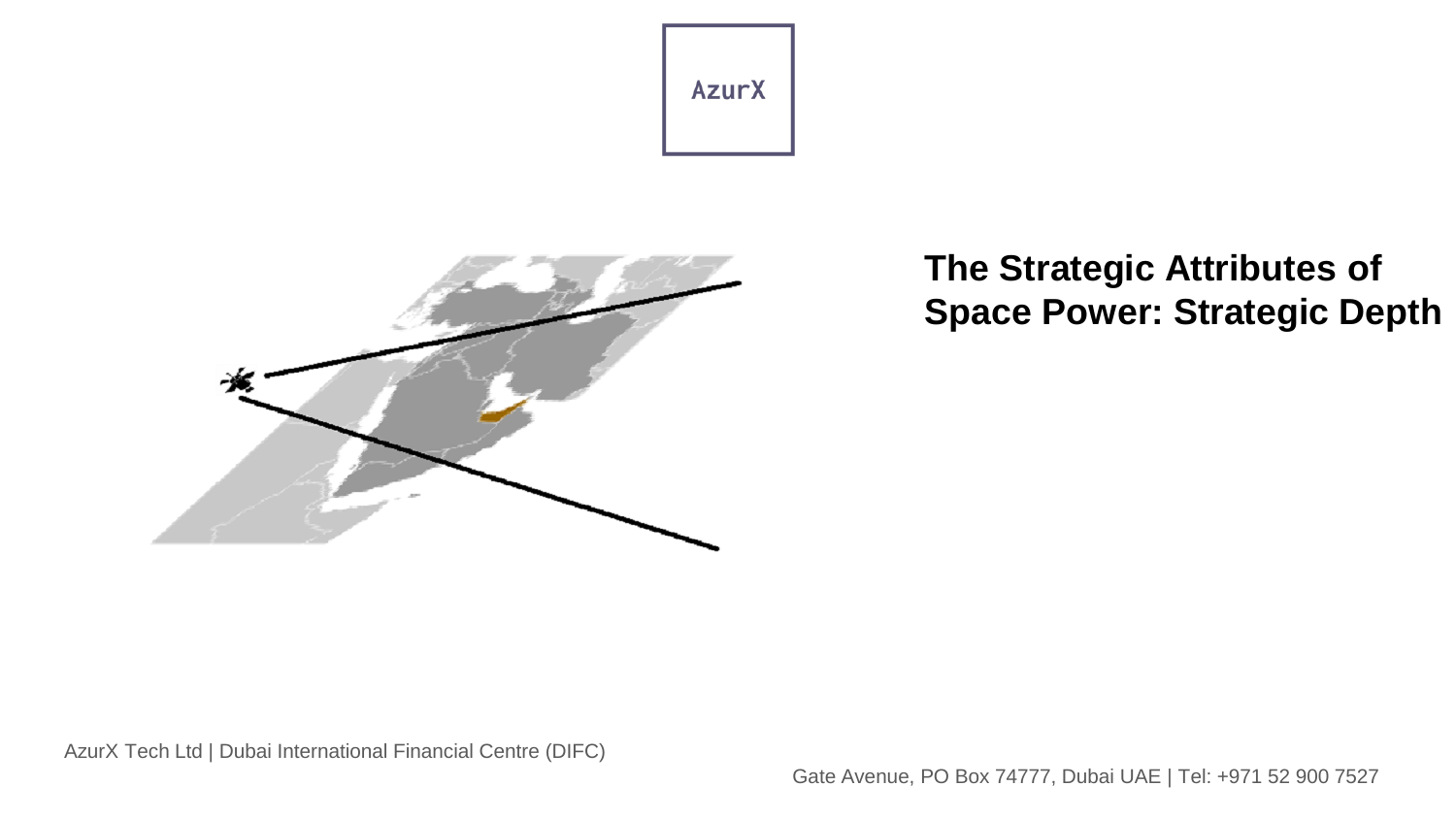## **The Strategic Attributes of Space Power: Strategic Depth**

- Flows from previous three attributes
- Space provides strategic depth on vertical flank
- This, in turn enhances horizontal strategic depth
- Trades physical space for time (preparation)
- Allows for qualitatively and quantitatively improved contingency planning and preparation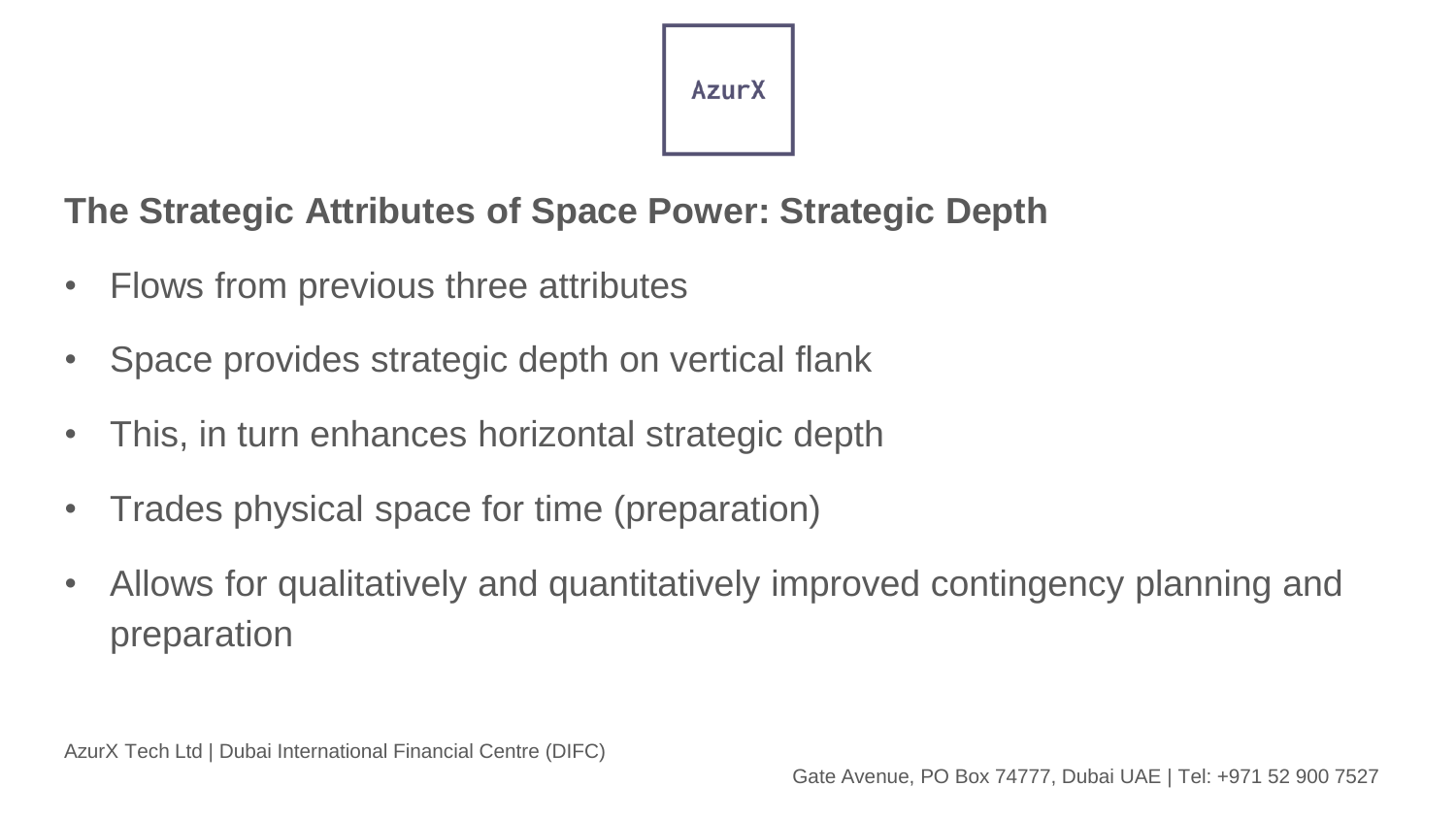## **The Strategic Attributes of Space Power: Technical Aspects**

- **Versatility**: Satellites can be used for various functions communications, PNT, strategic early warning, weather monitoring, damage assessment, surveillance, etc.
- **Ubiquity**: when linked to large constellations satellites can provide ubiquitous coverage.
- **Continuity**: Airplanes, ships, even uncrewed systems need replenishment satellites operate 24/7/365 for many years.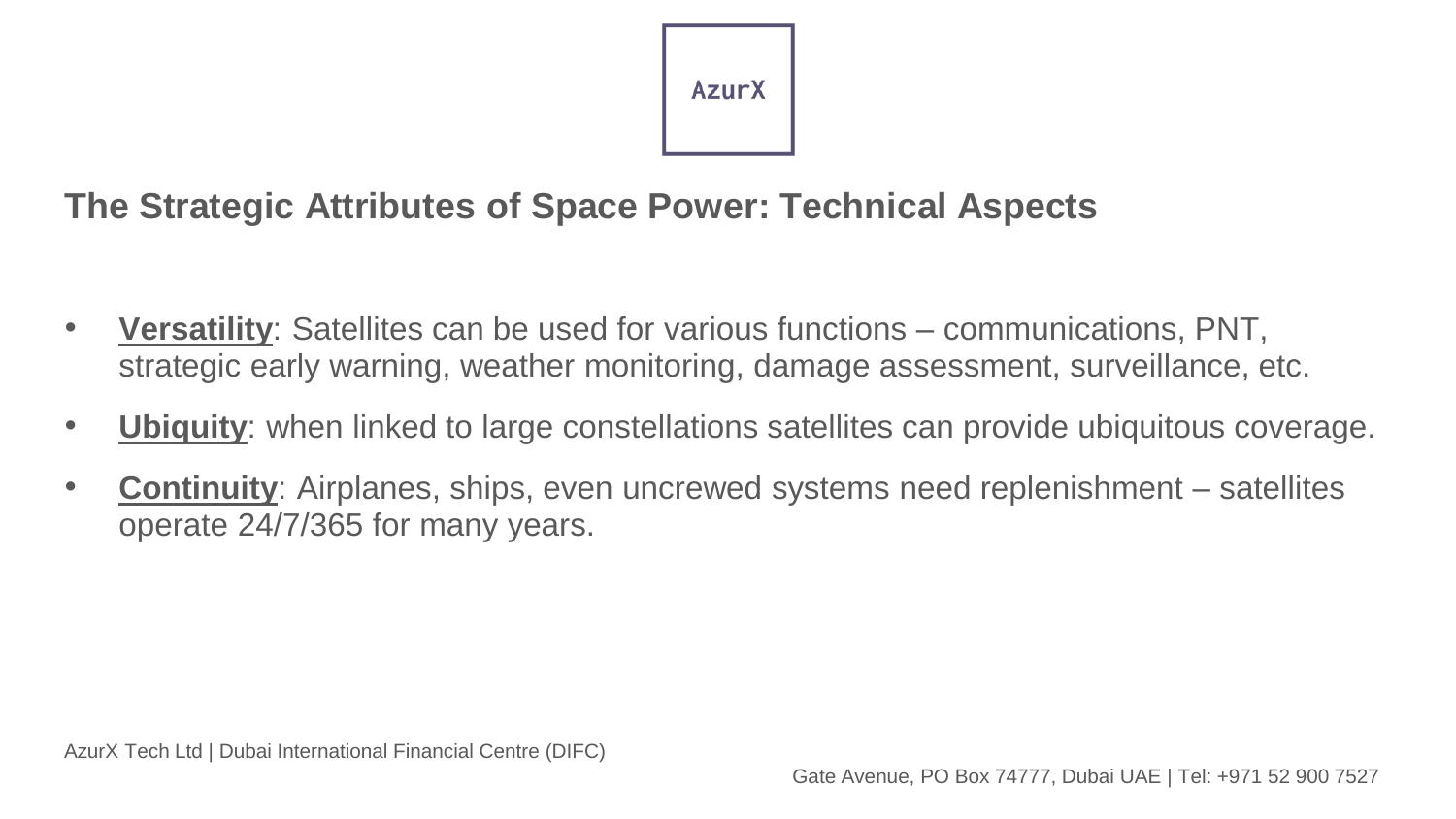## **Global and Regional Space Powers: United States**

- By far the most powerful and advanced space power
- By far the biggest spender on space
- The most militarily advanced space power
- Complacent yes, but not done for
- Competent across all aspects of space power
- Is still able to provide international leadership (e.g. Artemis)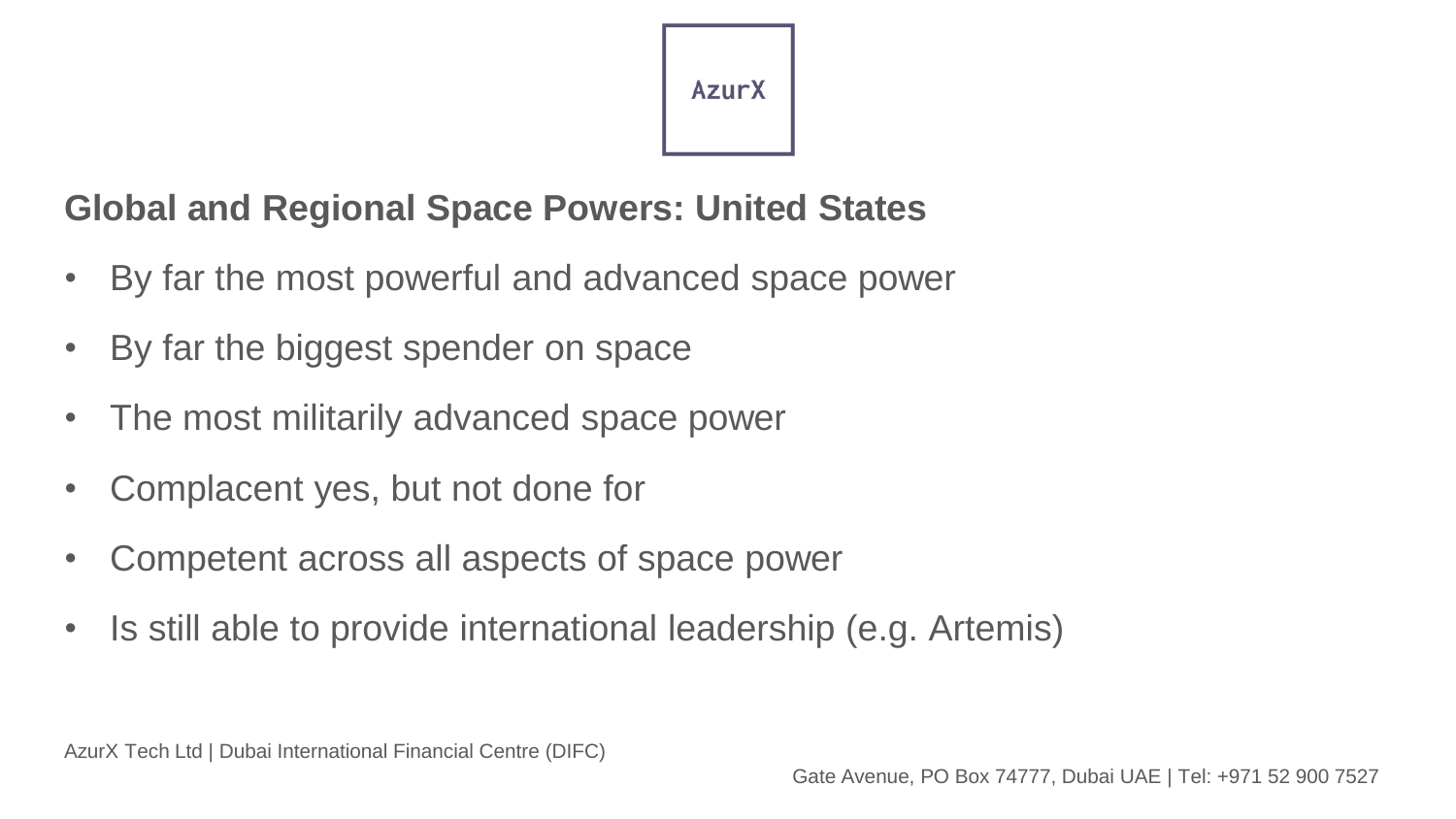## **Global and Regional Space Powers: China**

- Fastest growing space power, but still a long way to go
- Growing competencies across all aspects of space power
- Uses space to showcase its political and economic agendas
- Large international profile, rotten at space partnerships
- Increasingly reliant on space for military and economic power
- Huge ambitions but not ten feet tall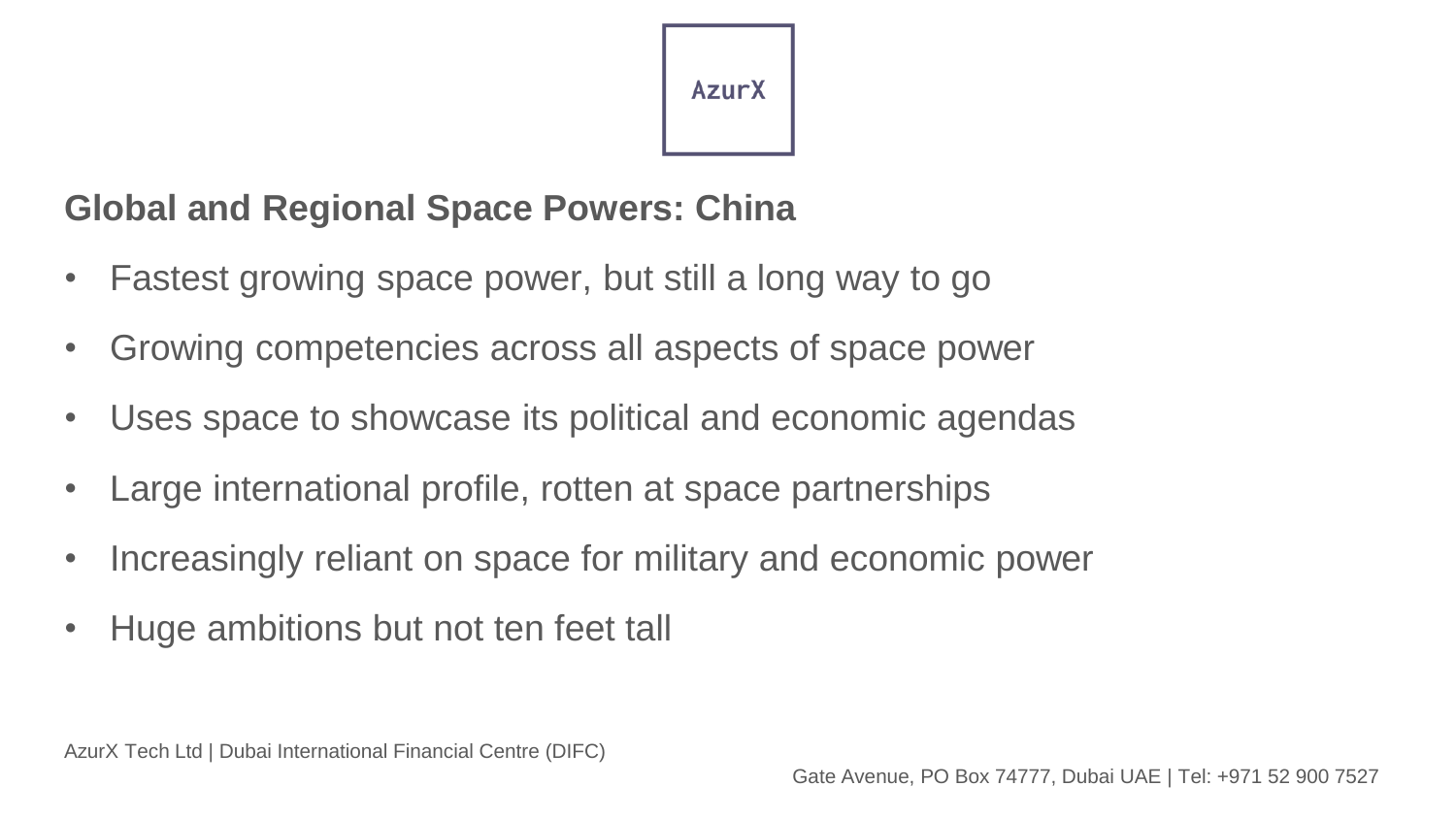#### **Global and Regional Space Powers: Russia**

- Proud heritage and legacy in space, a political touchstone in Russia
- Civil and military space programs plagued by corruption and quality control issues
- Until very recently Russian military had not integrated space deeply into its force structure
- Increasing boastfulness masks hollowed out programs
- Transactional partner, soon to be junior partner to China
- Still capable of causing trouble, diminished capacity is not a sufficient reason to underestimate Moscow

AzurX Tech Ltd | Dubai International Financial Centre (DIFC)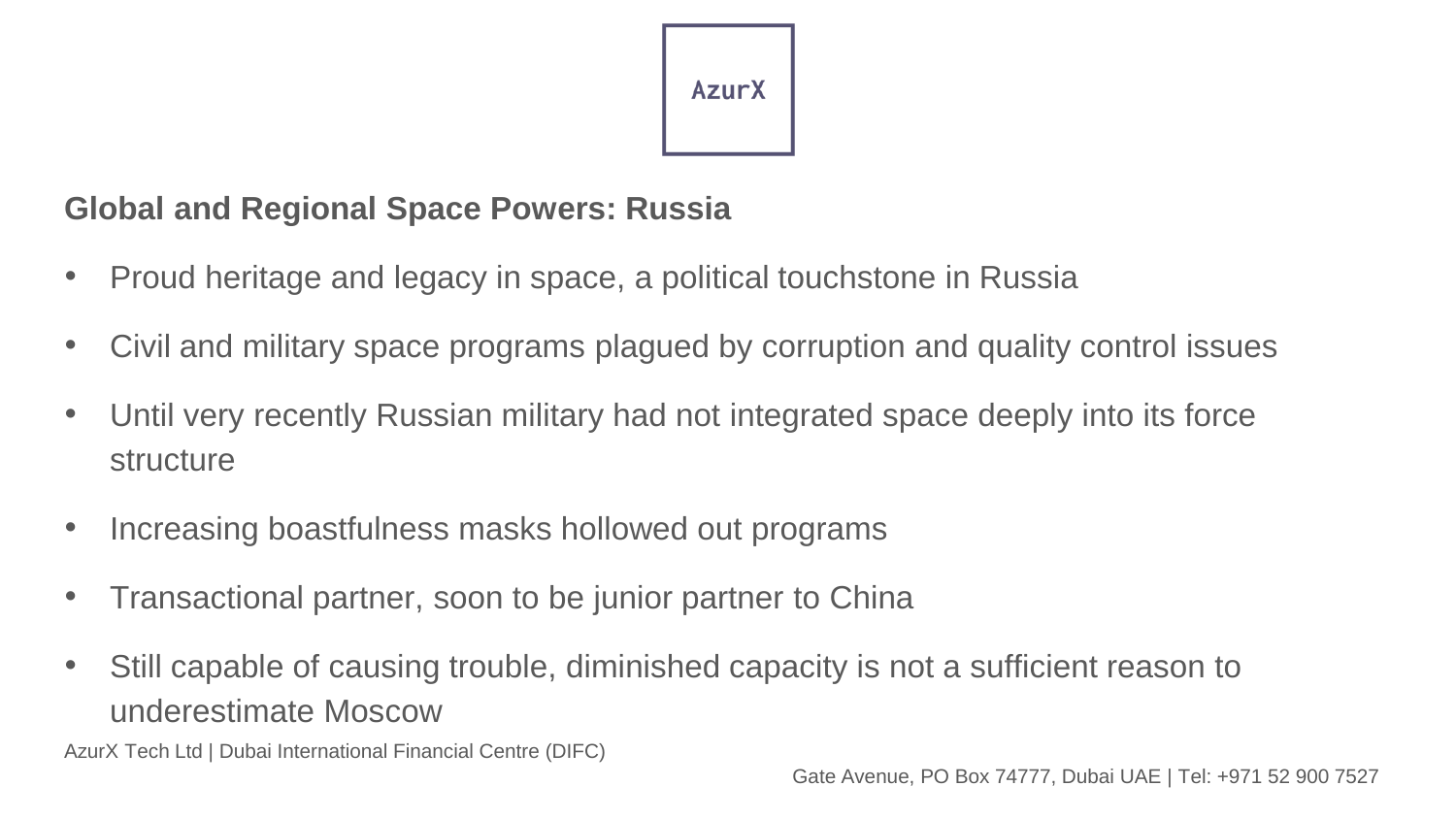

## **Global and Regional Space Powers: France, India, Japan, Israel**

- France is preeminent civil and military space power in Europe
- India on the cusp of becoming top four space power when human spaceflight program begins
- Japan is a robust space power, powerful industry, and big influence in Asian space geopolitics
- Israel still preeminent space power in Middle East, but losing ground to Arab programs and commercial sector is struggling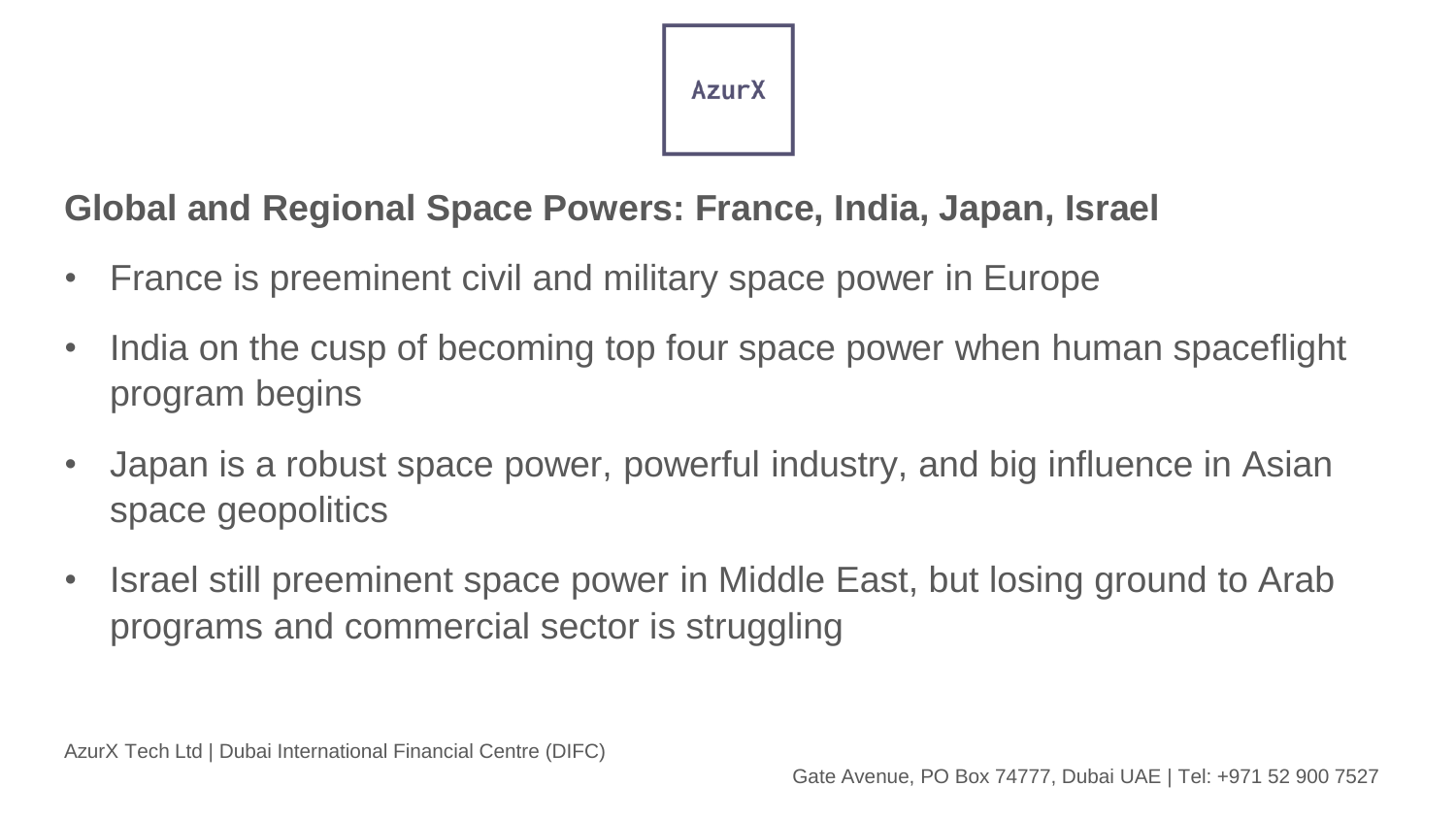#### **Global and Regional Space Powers: Emerging Space Powers**

- New Space is recasting space programs and activities in North American, European, and some Asian countries
- Democratization of space is leading to growing number of national space programs in developing world
- Africa: South Africa, Nigeria, Kenya, Rwanda, Ghana, Zimbabwe many with help from China
- Middle East: UAE, Egypt, Algeria, Morocco, Qatar, Oman, Bahrain, Iran, and Saudi Arabia
- Also Bhutan, Nepal, Azerbaijan, Thailand, Taiwan and many others

AzurX Tech Ltd | Dubai International Financial Centre (DIFC)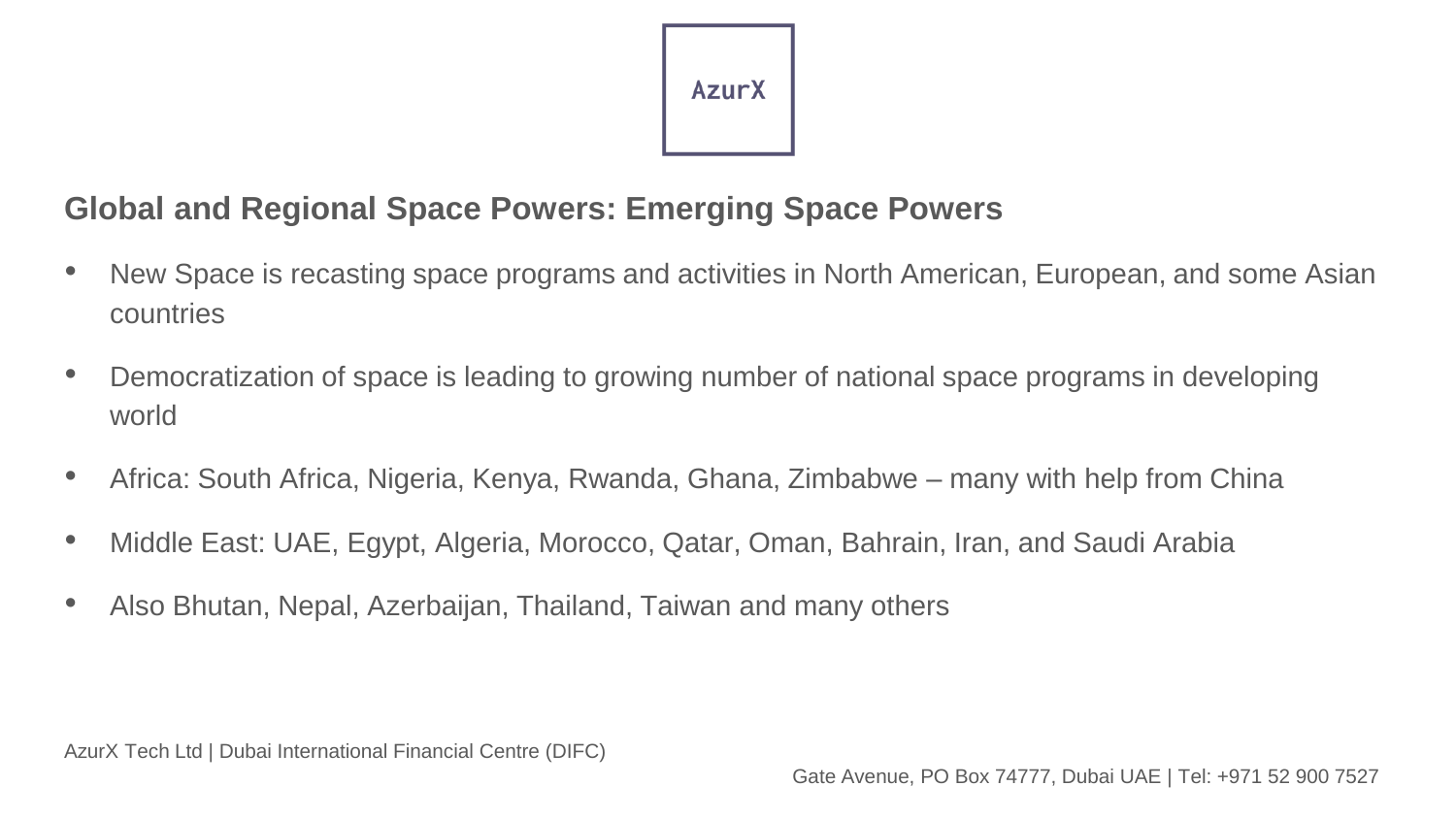

## **Contemporary Issues: Space Security and Space Weaponization**

- Most high-profile issue but not necessarily most pressing
- Many countries have military space programs but most have no intention to weaponize
- United States, China, Russia, and India all have counterspace programs, but most focus on space denial rather than control
- Space weapons issue stuck in UN Conference on Disarmament for many years
- Direct-ascent ASAT's appear to be political rather than useful weapons

AzurX Tech Ltd | Dubai International Financial Centre (DIFC)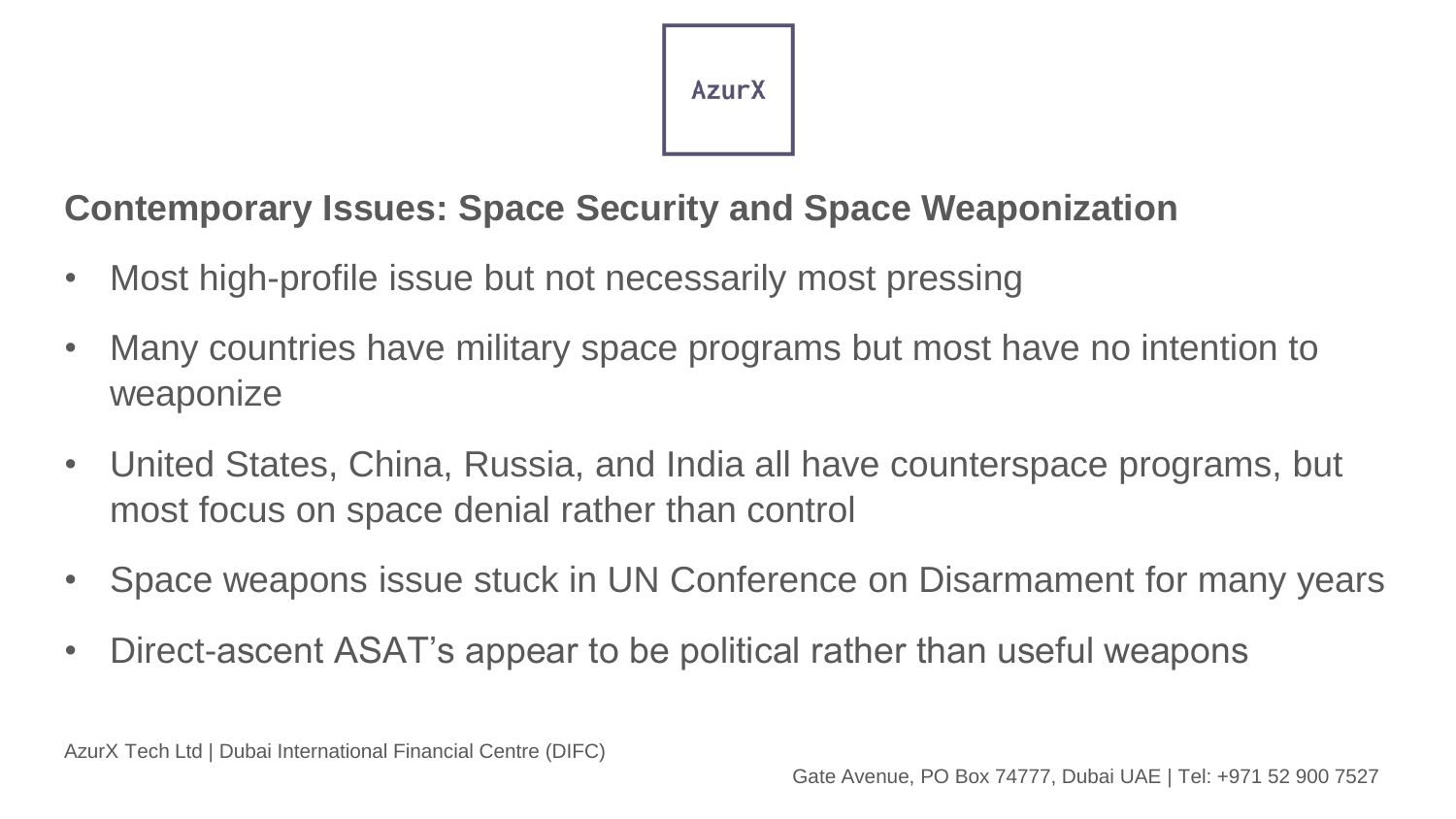## **Contemporary Issues: Space Debris and Sustainability**

- Arguably the most pressing issue
- Space debris caused by wasteful launch and satellite operational practices, collisions, and ASAT tests
- Emerging standards and national regulations necessary but not sufficient to curb problem
- Megaconstellations seen to compound problems, increase risk of collisions
- Current use of space not a sustainable path for future generations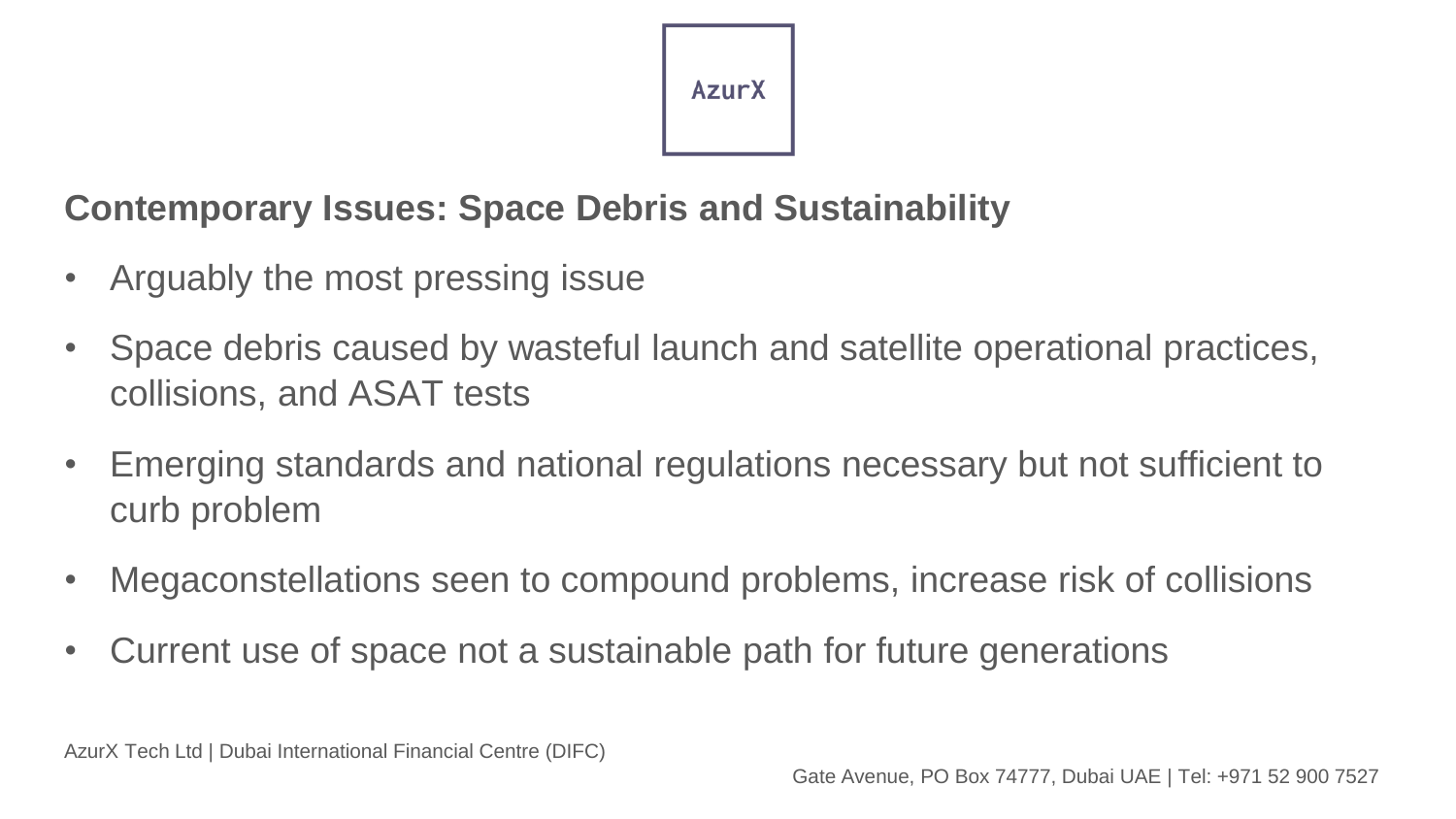## **Contemporary Issues: Space Congestion**

- Related to sustainability, Earth orbits are becoming congested
- Growing number of space actors and megaconsellations prime cause
- Space resource depletion such as less GEO orbital slots growing issue and cause for diplomatic contention
- Megaconstellations endanger astronomy and space science
- Could lead to potential test of existing space overflight rights in future conflicts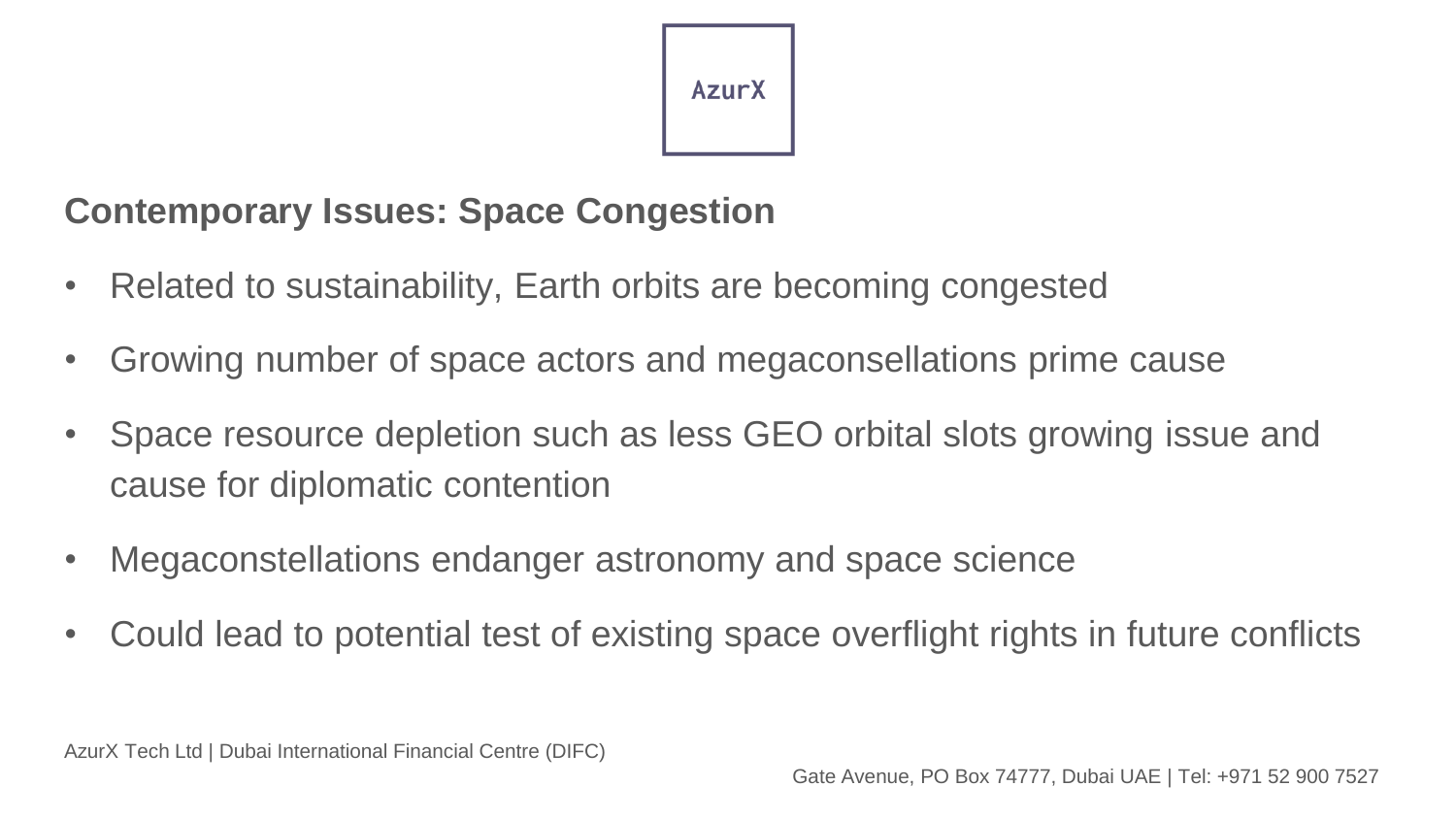### **Contemporary Issues: Spectrum Management and Allocation**

- Related to congestion issue, spectrum is a pressured resource at national, regional, and global levels
- Spectrum governed by International Telecommunications Union at global level: more developing countries view ITU process as unfair and unreformable
- Spectrum often poorly understood and neglected by politicians, affecting ability to regulate effectively domestically and internationally
- One of several incentives to develop optical communication methods as well as methods to compress and parse existing spectrum

AzurX Tech Ltd | Dubai International Financial Centre (DIFC)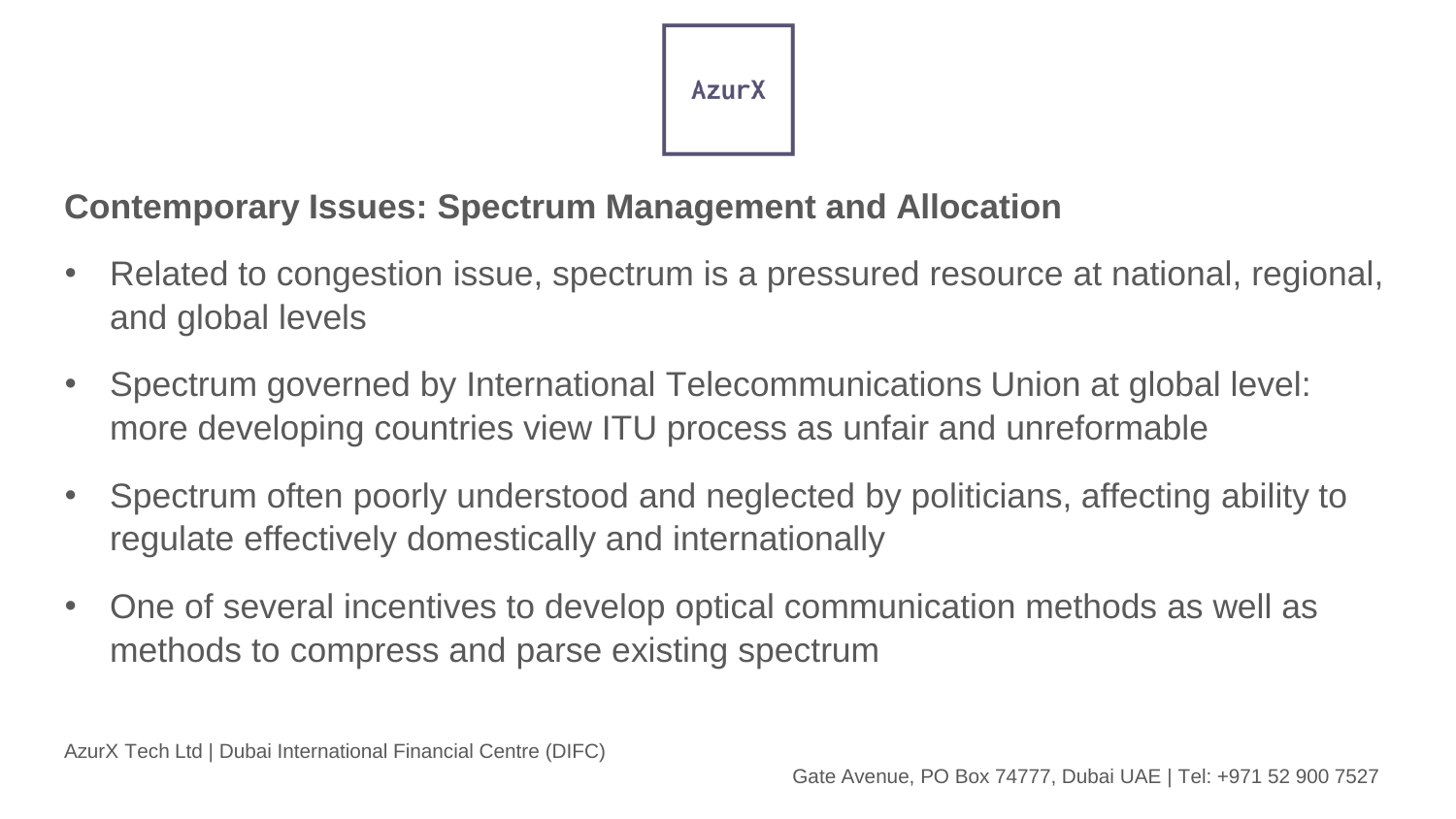

## **Possible Solutions: Arms Control**

- Seen by some as solution for space security issues and space weapons
- China-Russia PPWT proposal seen as a non-starter by U.S. and allies
- Historically, defining a space weapon has been impossible
- Skeptics argue that space weapons do not exist, also cite Colin Gray's paradox: when most needed arms control is impossible
- Even if successful, arms control regimes may drive counterspace innovation in unexpected ways and directions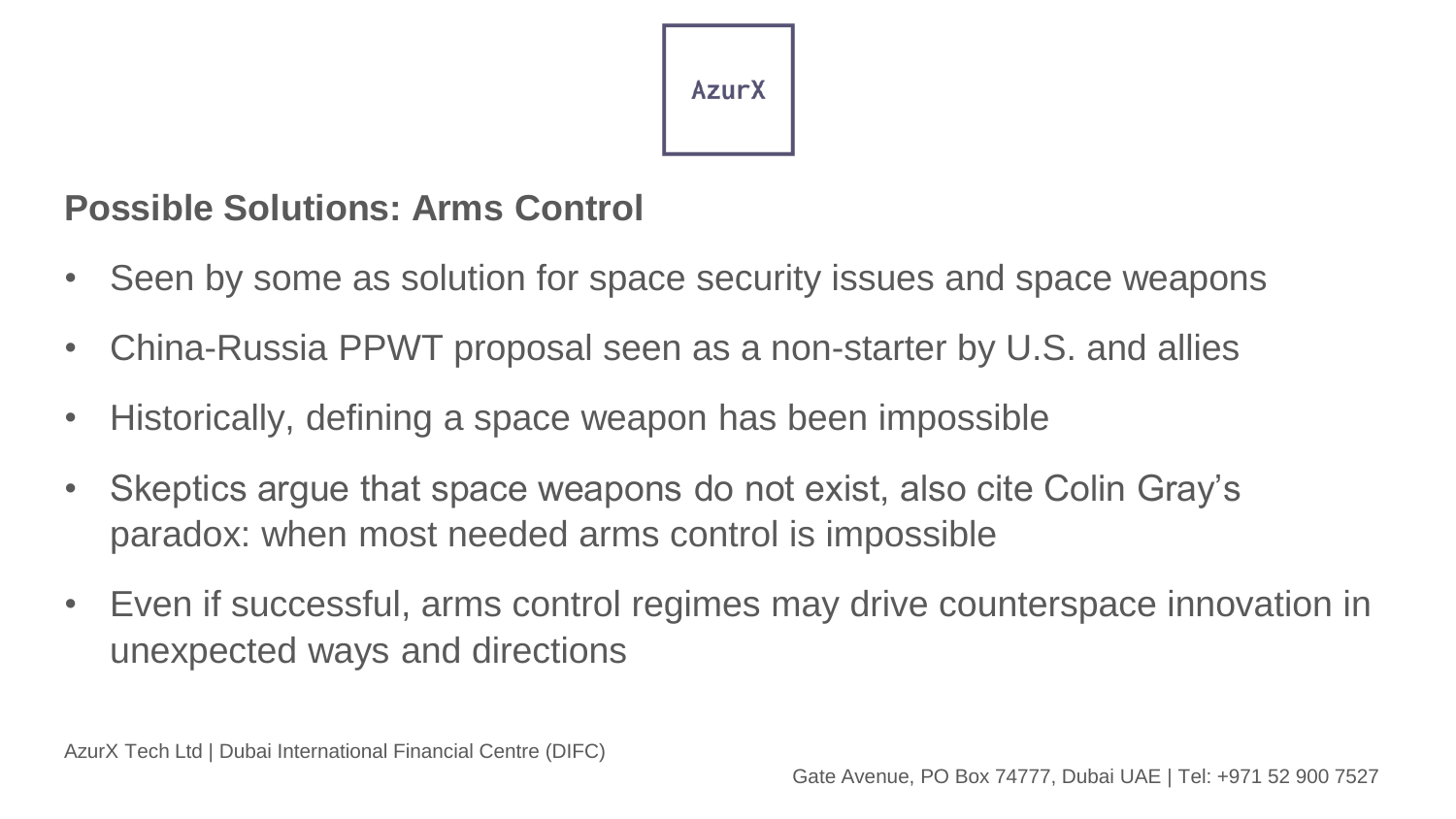

#### **Possible Solutions: Space Norms**

- Seen by some as practical alternative to arms control, though China and Russia are skeptical
- Proposed norms based on decades of space best practices by civil and commercial space activities
- Many iterations: EU Code of Conduct, U.S. proposals, in recent years; effort now led by the UK
- Critics argue norms cannot prevent spoilers and hard cases, and are not legally binding

AzurX Tech Ltd | Dubai International Financial Centre (DIFC)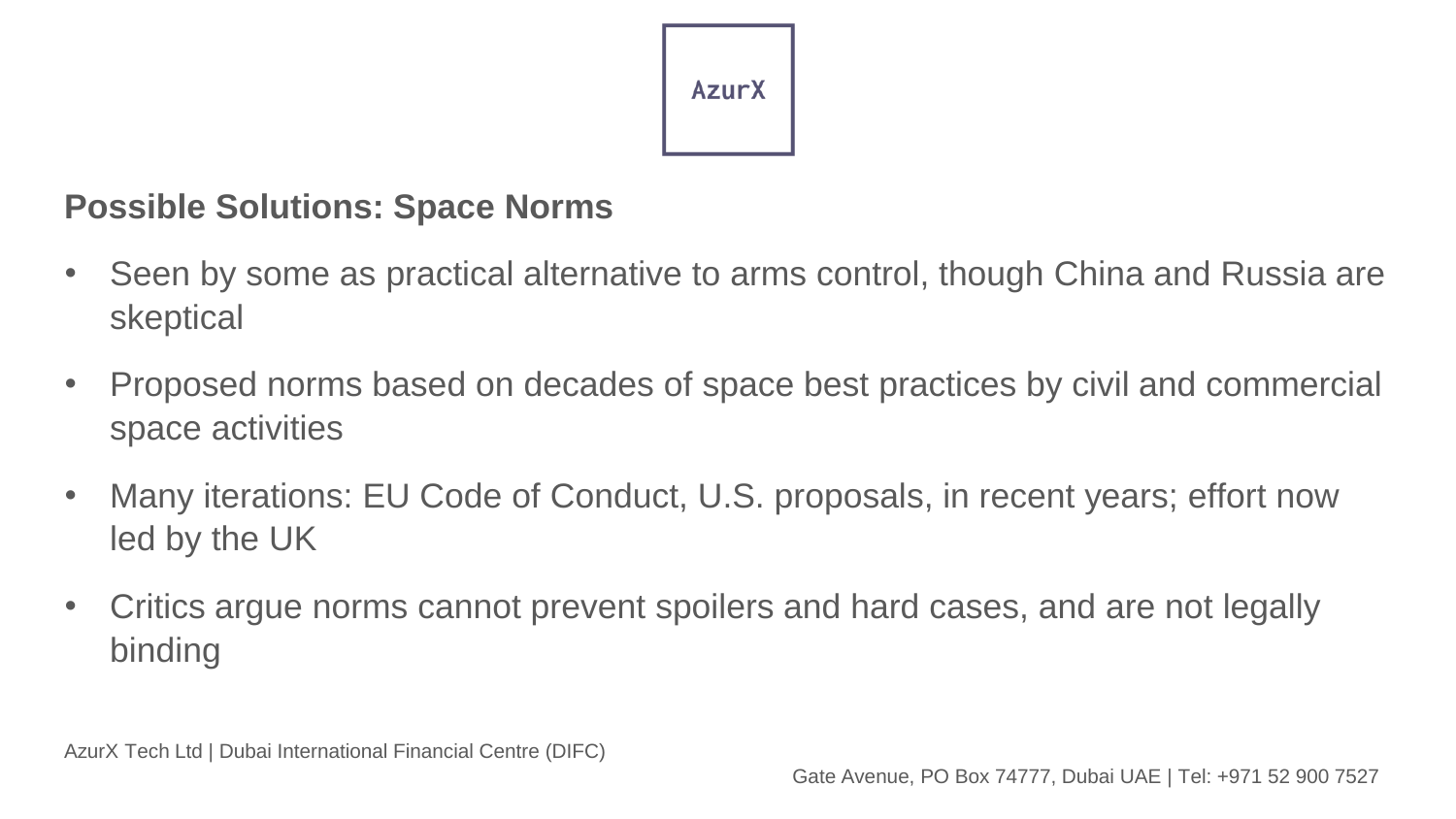

#### **Possible Solutions: Regulatory Pressure**

- Others argue commercial best practices, insurance criteria, and influential national regulations (a la EU's GDPR) can better manage global space issues
- Satellite companies accustomed to competing while tacitly cooperating with each other
- Space insurance companies only provide coverage contingent on debris mitigation, other best practices
- Similarly, FAA space launch regulation seen as international standard, requires operators to meet higher standards, contributes to sustainability over long term
- Critics unconvinced that actors such as China, Russia, and Iran will be constrained by this approach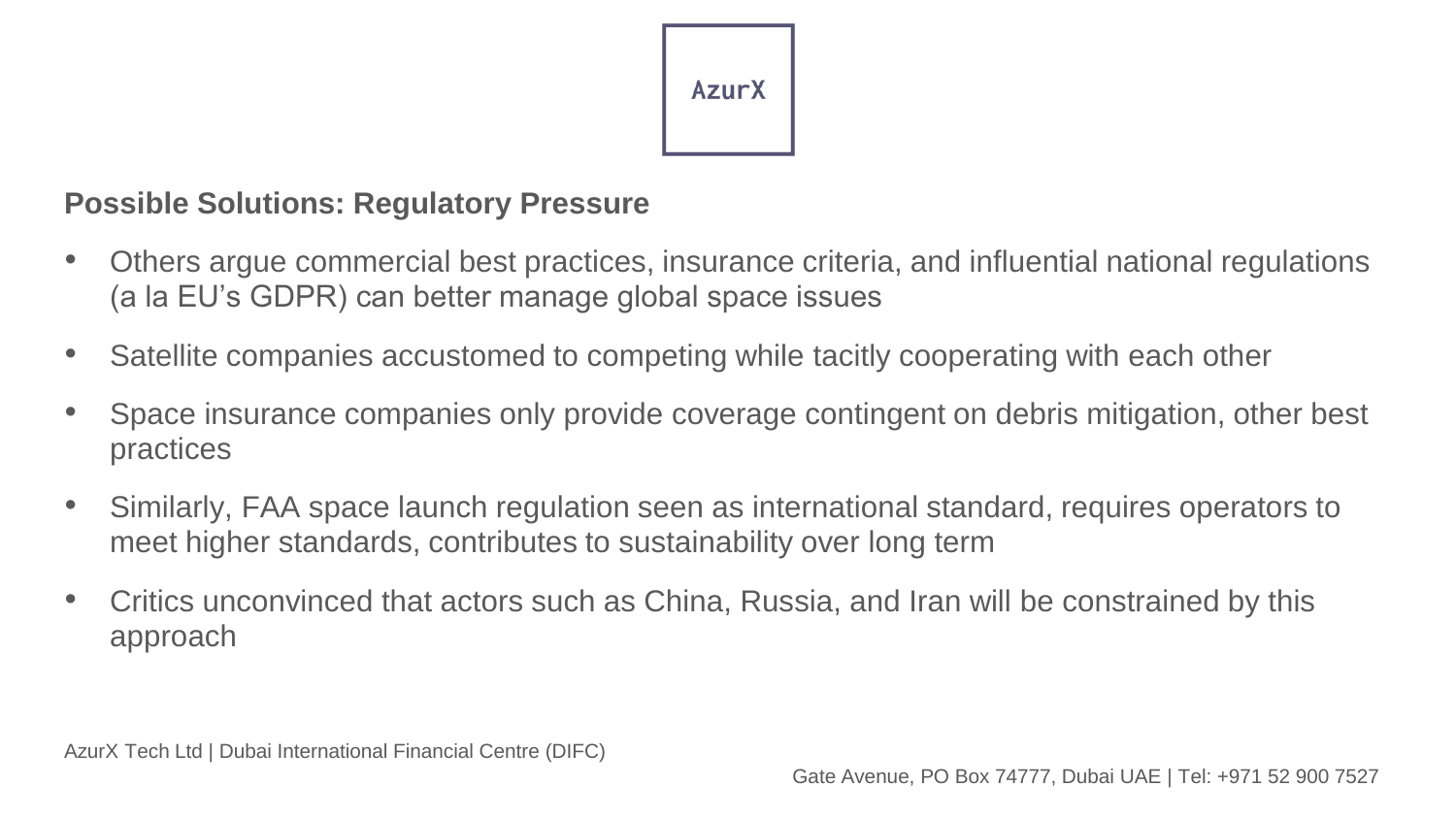## **Possible Solutions: Technological Paths to Sustainability**

- Still others believe that many space issues can be resolved through new and better technologies
- Modular satellites capable of being refueled can reduce congestions and sustain longer operational lifetimes
- Development of 'green' propulsion for launch and orbital station-keeping
- Better launch and satellite disposal methods reduce debris
- Critics point out that while laudable, such approach does not disincentivize space warfare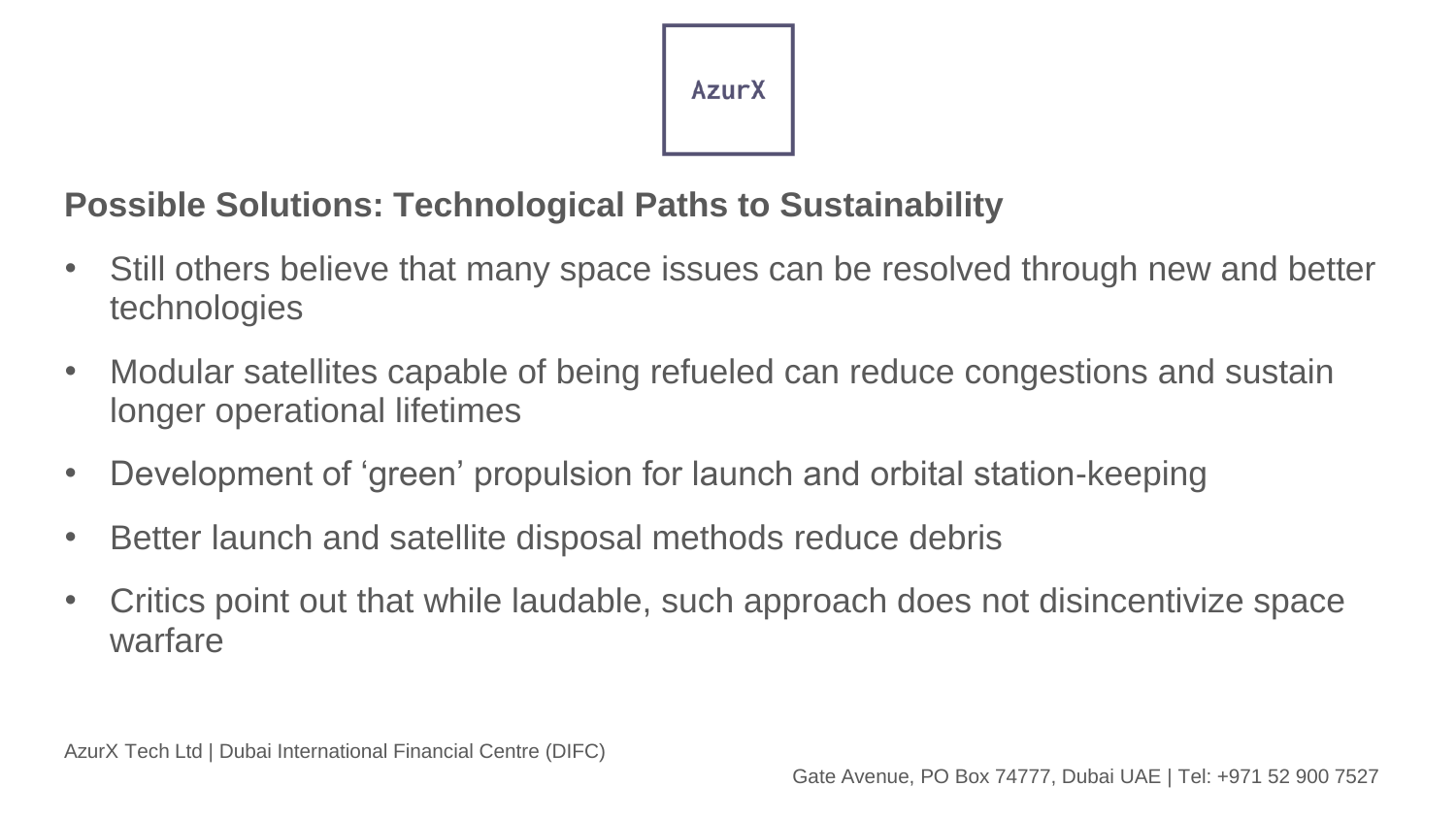

## **The Future: Astropolitics**

- Most space activities today are Earth-centric (brown water), but cislunar and deep space activities (blue water) are increasing
- Will mark shift from geopolitical to astropolitical focus
- Will not be a Star Trek moment: the human condition will not change as we expand human activity beyond Earth. We'll take our problems with this.
- States will compete just as fiercely in space as on Earth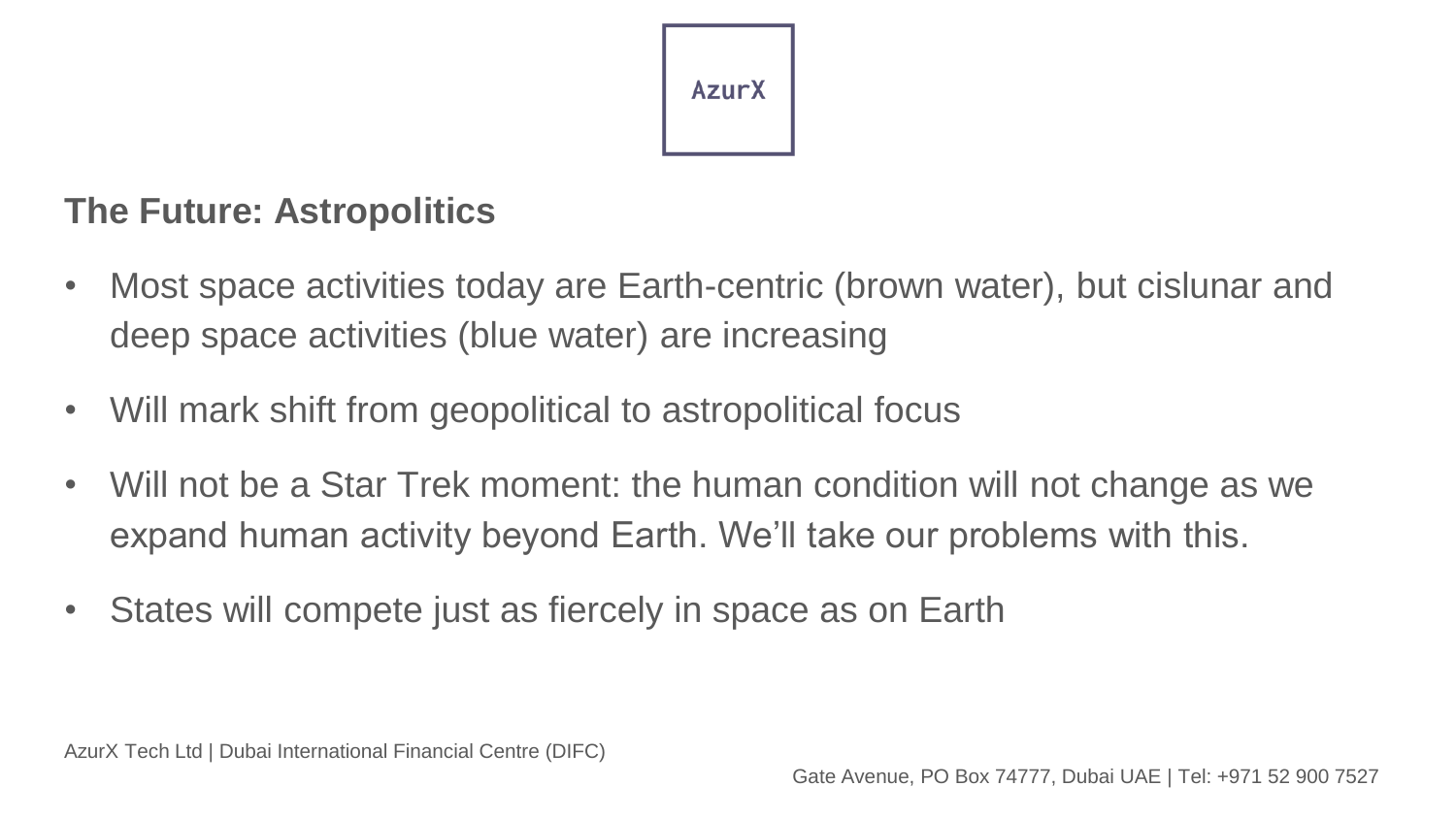

#### **The Future: Lunapolitics**

- In next decade there will be at least a dozen missions to the moon, crewed and uncrewed
- United States, China, Russia, South Korea, Japan, Australia, Canada, India, Turkey, UAE, Saudi Arabia, Ukraine, United Kingdom all plan to go to moon
- States, some through corporate proxies, will compete for resources and prime locations on the moon, particularly at its south pole
- Artemis Accords provide template for dealing with such competition, but China and Russia reject its premise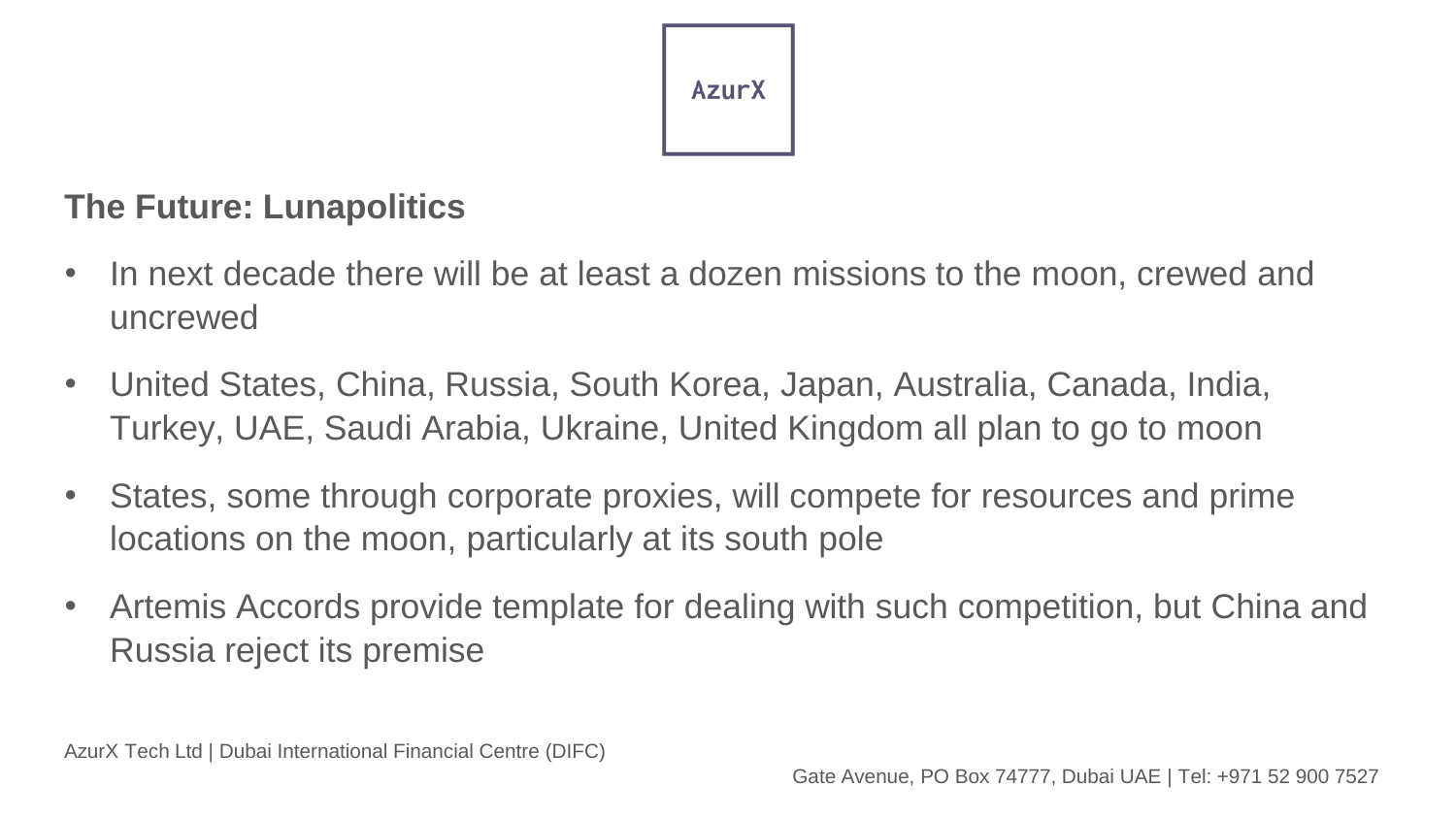## **Conclusion: Astropolitik and Lunapolitik?**

- Geopolitics, Astropolitics, and Lunapolitics all natural, even healthy, outlets for competition
- Failure in statecraft, however, can lead to unnatural and unhealthy Astropolitik and Lunapolitik conditions
- As cislunar and deep space activity becomes cheaper and achievable legitimate interests of all actors must be acknowledged, not ignored